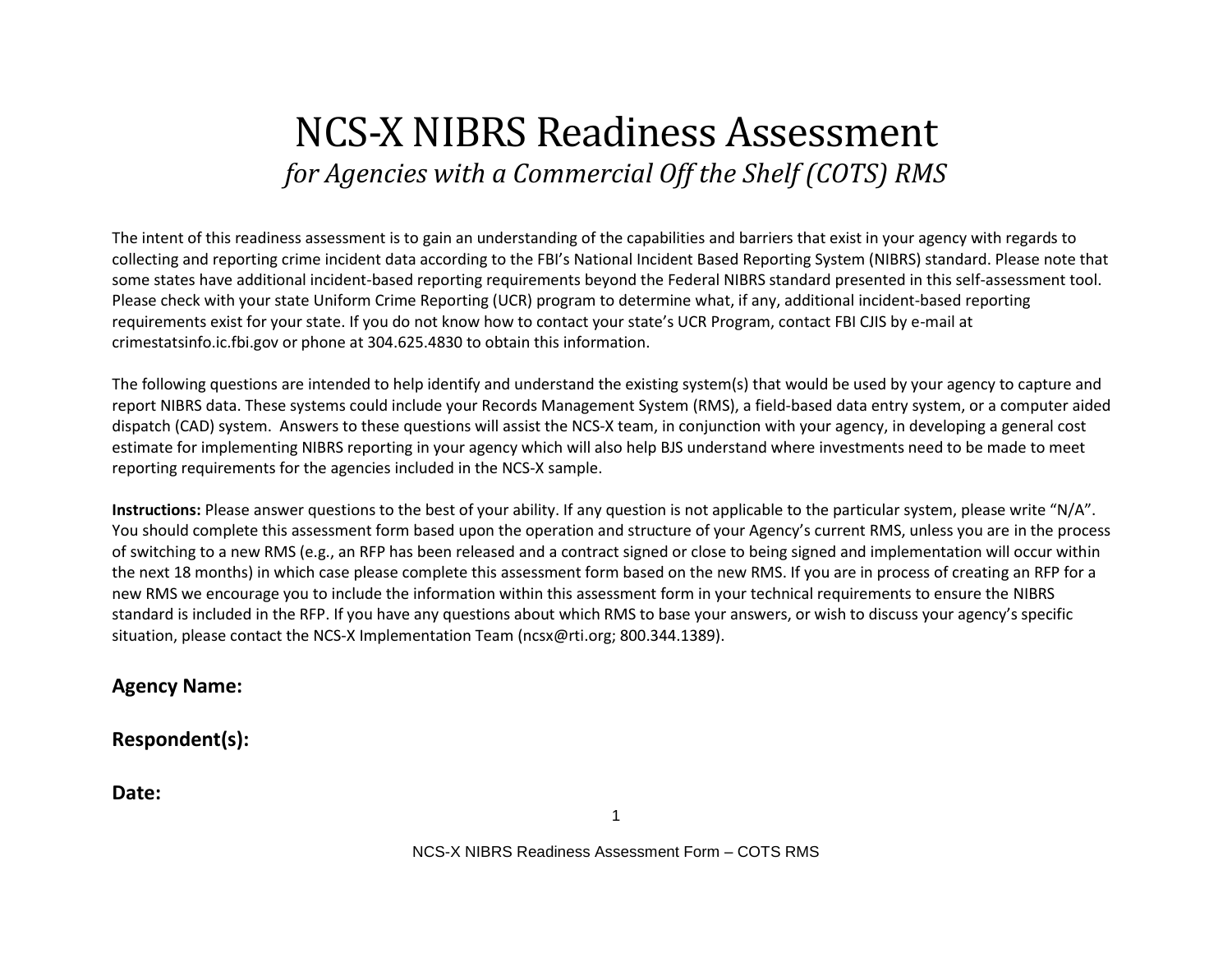#### **Overview**

This section asks about the name of the system being assessed and the primary functions and users of the system.

- 1. How large is your agency?
	- a. # of sworn personnel
	- b. # of civilian personnel
- 2. What is the name of the existing Records Management System (RMS) (henceforth 'the system')?
- 3. What are the primary functions of the system? (e.g., field-based reporting, office-based data entry, crime mapping, data analytics, etc.)
- 4. Who are the system users? (e.g., officers, supervisory personnel, investigators, records staff, crime analysts, etc.)
- 5. Is this system used by any other agencies for their crime incident reporting? If so, which agency owns the system?
- 6. Describe how reports are currently reviewed to produce summary UCR submissions. Examples include, but are not limited to:
	- a. Records staff reviews each report individually to compile summary UCR statistics.
	- b. Supervisors approve reports with minimal additional review from records staff.
	- c. RMS system produces summary UCR statistics with minimal staff intervention.
- 7. Please indicate you current RMS's ability to collect the following information.

| <b>NIBRS Standard Requirement</b>                                | Does Your Agency Currently Do This, or Is It Able To Do<br>This? |
|------------------------------------------------------------------|------------------------------------------------------------------|
| Able to collect information about all offenses<br>in an incident |                                                                  |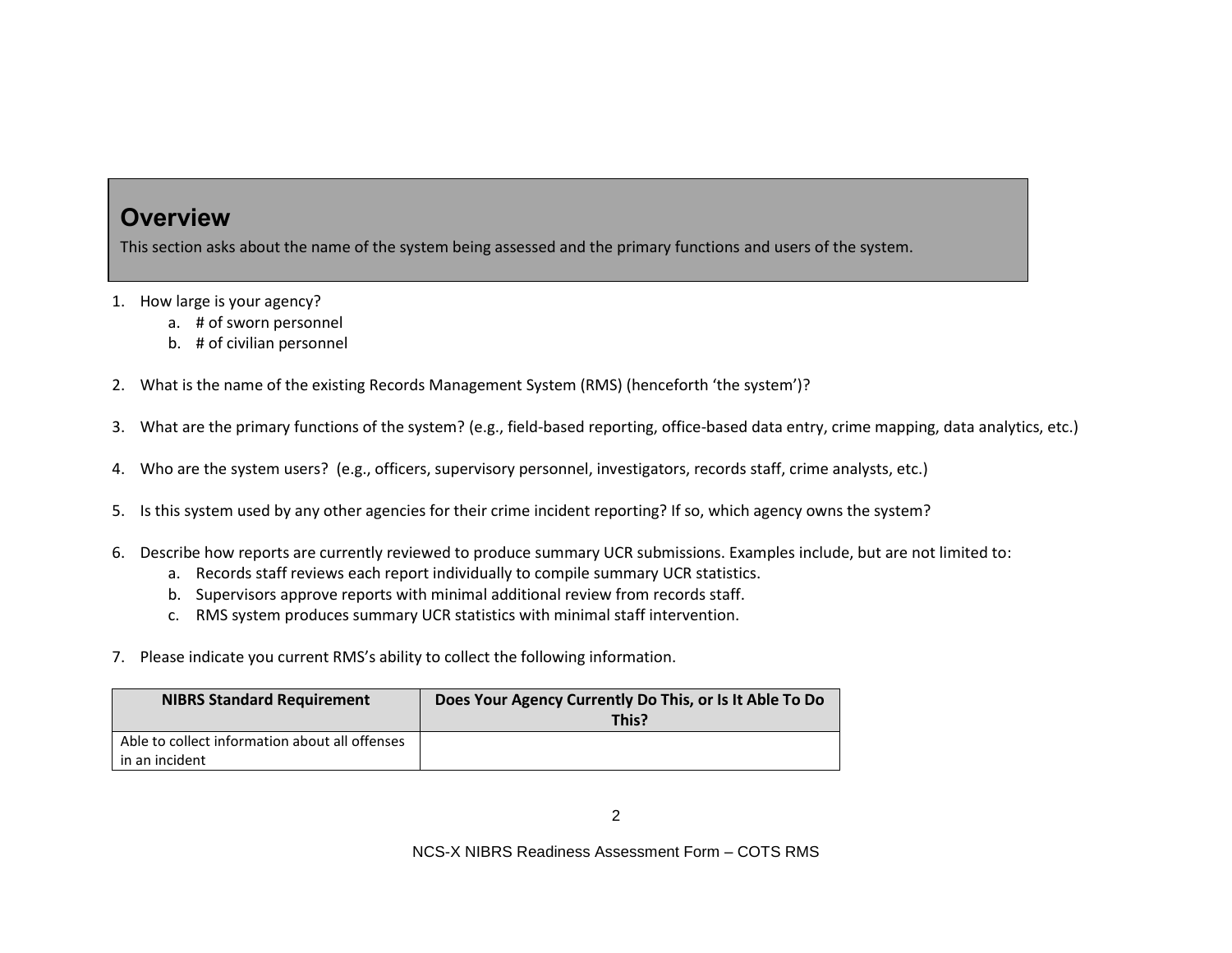| Detailed offense code assigned to each          |  |
|-------------------------------------------------|--|
| offense in an incident                          |  |
| Demographic information stored for each         |  |
| victim in an incident                           |  |
| Victim injury stored for each victim in an      |  |
| incident                                        |  |
| Demographic information stored for each         |  |
| known offender in an incident                   |  |
| Relationship between each victim and            |  |
| offender stored for all offenses in an incident |  |
| Track multiple clearances                       |  |
| Track whether an incident was exceptionally     |  |
| cleared                                         |  |
| Record and store exceptional clearance date     |  |

8. Please review the NIBRS elements in the below table to determine if and how the system collects and stores each NIBRS element. If you have any questions about any of these data elements, please refer to the NIBRS user manual available a[t http://www.fbi.gov/about](http://www.fbi.gov/about-us/cjis/ucr/nibrs/nibrs-user-manual)[us/cjis/ucr/nibrs/nibrs-user-manual](http://www.fbi.gov/about-us/cjis/ucr/nibrs/nibrs-user-manual) which describes each data element in detail.

| <b>Data</b><br><b>Element</b> |                              |                          | Are data<br>currently<br>collected? (Y/N)<br>Or can the<br>element be<br>derived from<br>what you<br>currently collect? | <b>Data Element</b> |                           |
|-------------------------------|------------------------------|--------------------------|-------------------------------------------------------------------------------------------------------------------------|---------------------|---------------------------|
| #                             | <b>Description</b>           | <b>NIBRS Code Values</b> | (Yes-Derived)                                                                                                           | <b>Notes</b>        | Agency<br><b>Comments</b> |
| 1                             | ORI                          | $0-9, A-Z$               |                                                                                                                         |                     |                           |
| $\overline{2}$                | Incident Number              | $0-9, A-Z$               |                                                                                                                         |                     |                           |
| 2A                            | Cargo Theft                  | Y/N                      |                                                                                                                         |                     |                           |
| 3                             | Incident Date                | <b>YYYYMMDD</b>          |                                                                                                                         |                     |                           |
| 4                             | <b>Cleared Exceptionally</b> | $A = Death of Offender.$ |                                                                                                                         |                     |                           |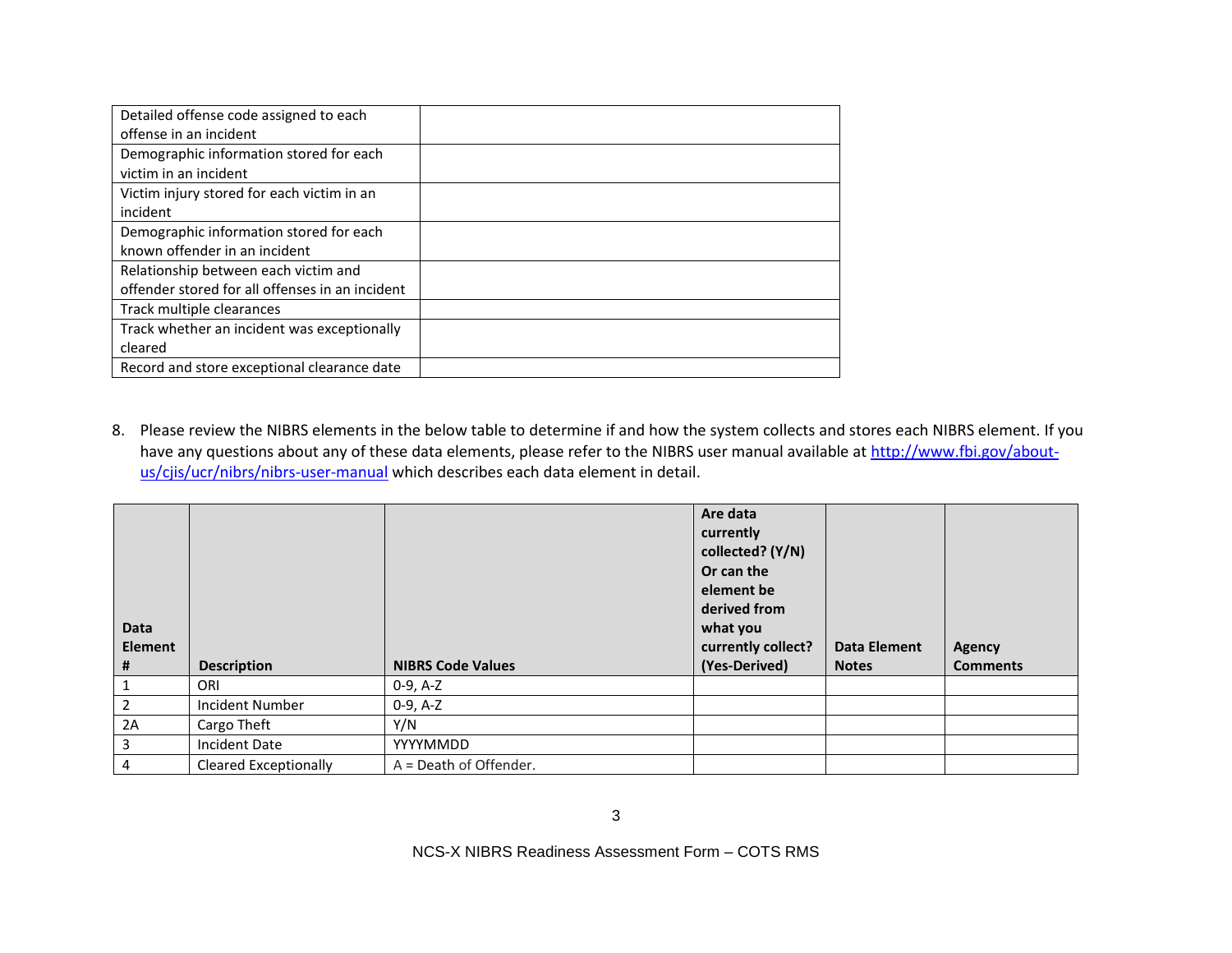|                |                                   |                                                                                  | Are data<br>currently<br>collected? (Y/N)<br>Or can the |                                       |                 |
|----------------|-----------------------------------|----------------------------------------------------------------------------------|---------------------------------------------------------|---------------------------------------|-----------------|
|                |                                   |                                                                                  | element be                                              |                                       |                 |
|                |                                   |                                                                                  | derived from                                            |                                       |                 |
| <b>Data</b>    |                                   |                                                                                  | what you                                                |                                       |                 |
| <b>Element</b> |                                   |                                                                                  | currently collect?                                      | <b>Data Element</b>                   | <b>Agency</b>   |
| #              | <b>Description</b>                | <b>NIBRS Code Values</b>                                                         | (Yes-Derived)                                           | <b>Notes</b>                          | <b>Comments</b> |
|                |                                   | B = Prosecution Declined (by the prosecutor                                      |                                                         |                                       |                 |
|                |                                   | for other than lack of probable cause).<br>C = In Custody of Other Jurisdiction. |                                                         |                                       |                 |
|                |                                   | D = Victim Refused to Cooperate (in the                                          |                                                         |                                       |                 |
|                |                                   | prosecution).                                                                    |                                                         |                                       |                 |
|                |                                   | E = Juvenile/No Custody (the handling of a                                       |                                                         |                                       |                 |
|                |                                   | juvenile without taking him/her into custody,                                    |                                                         |                                       |                 |
|                |                                   | but rather by oral or written notice given to                                    |                                                         |                                       |                 |
|                |                                   | the parents or legal guardian in a case                                          |                                                         |                                       |                 |
|                |                                   | involving a minor offense, such as petty                                         |                                                         |                                       |                 |
|                |                                   | larceny).                                                                        |                                                         |                                       |                 |
|                |                                   | N = Not Applicable (not cleared exceptionally)                                   |                                                         |                                       |                 |
| 5              | <b>Exceptional Clearance Date</b> | YYYYMMDD                                                                         |                                                         |                                       |                 |
| 6              | <b>UCR Offense Code</b>           | 3-Character Alphanumeric                                                         |                                                         |                                       |                 |
| $\overline{7}$ | Offense                           | $A =$ Attempted                                                                  |                                                         |                                       |                 |
|                | Attempted/Completed               | $C =$ Completed                                                                  |                                                         |                                       |                 |
| 8              | Offender Suspected of             | $A = Alcohol$                                                                    |                                                         |                                       |                 |
|                | Using                             | C = Computer Equipment                                                           |                                                         |                                       |                 |
|                |                                   | D = Drugs/Narcotics                                                              |                                                         |                                       |                 |
|                |                                   | $N = Not Applicable$                                                             |                                                         |                                       |                 |
| <b>8A</b>      | <b>Bias Motivation</b>            | 2 character numeric                                                              |                                                         |                                       |                 |
| 9              | Location Type                     | 2 character numeric                                                              |                                                         | The list of                           |                 |
|                |                                   |                                                                                  |                                                         | location types is<br>available at the |                 |
|                |                                   |                                                                                  |                                                         | link at the top                       |                 |
|                |                                   |                                                                                  |                                                         | of this table.                        |                 |
|                |                                   |                                                                                  |                                                         | Many states                           |                 |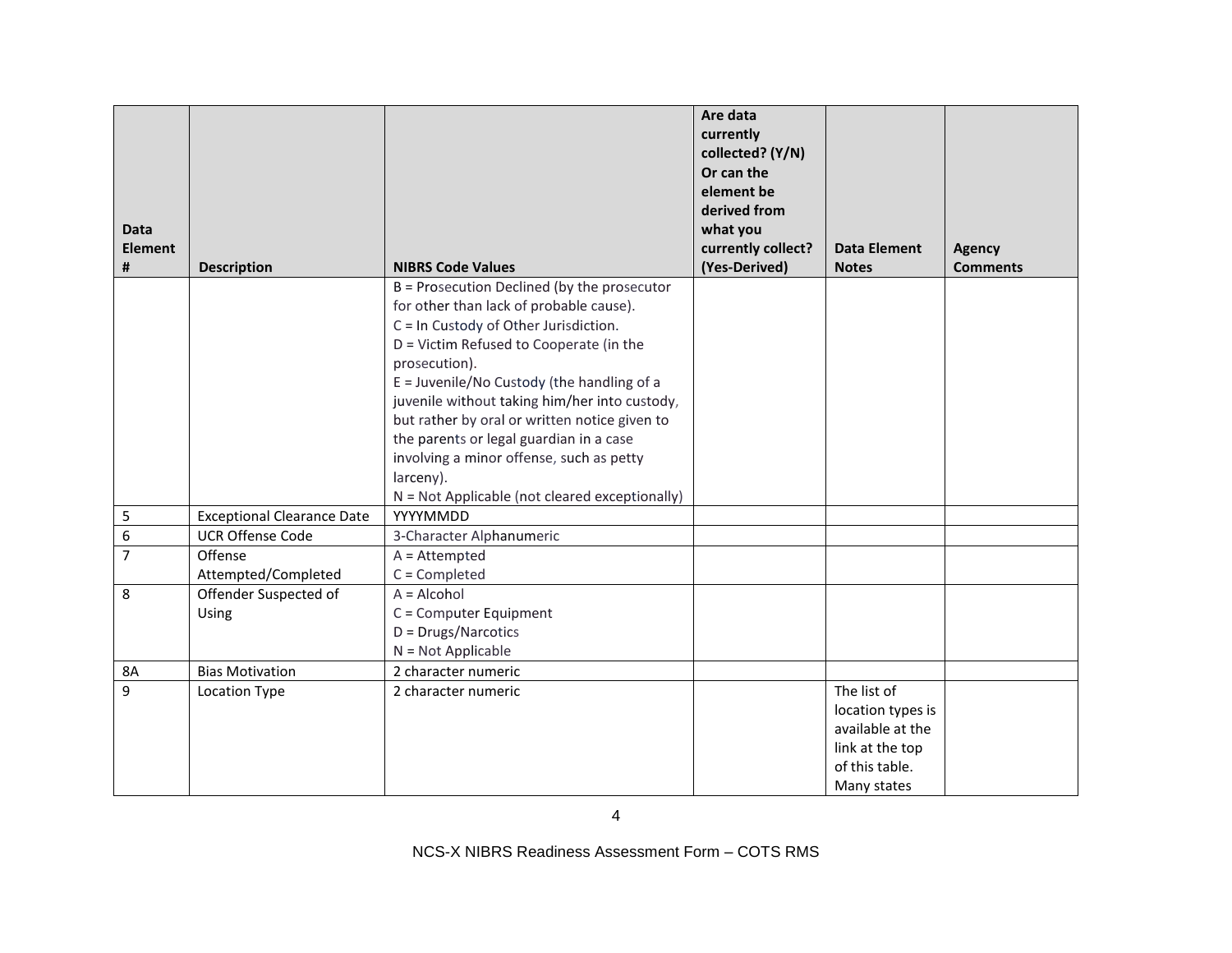| <b>Data</b><br><b>Element</b> |                                            |                                                                                                                                                                                                     | Are data<br>currently<br>collected? (Y/N)<br>Or can the<br>element be<br>derived from<br>what you<br>currently collect? | <b>Data Element</b>                                                                                                                                                        |                                  |
|-------------------------------|--------------------------------------------|-----------------------------------------------------------------------------------------------------------------------------------------------------------------------------------------------------|-------------------------------------------------------------------------------------------------------------------------|----------------------------------------------------------------------------------------------------------------------------------------------------------------------------|----------------------------------|
| #                             | <b>Description</b>                         | <b>NIBRS Code Values</b>                                                                                                                                                                            | (Yes-Derived)                                                                                                           | <b>Notes</b>                                                                                                                                                               | <b>Agency</b><br><b>Comments</b> |
|                               |                                            |                                                                                                                                                                                                     |                                                                                                                         | capture<br>additional<br>location codes.<br>If your state<br>collects a<br>super-set of the<br>NIBRS values,<br>please indicate<br>"derived" in the<br>previous<br>column. |                                  |
| 10                            | <b>Number of Premises</b><br>Entered       | Mandatory when Data Element 6 (UCR<br>Offense Code) is 220 = Burglary/Breaking &<br>Entering and Data Element 9 (Location Type)<br>is $14$ = Hotel/Motel/Etc. or $19$ = Rental<br>Storage Facility. |                                                                                                                         | This is a<br>conditionally<br>required data<br>element that is<br>rarely collected<br>unless an<br>agency has<br>converted to<br><b>NIBRS</b><br>reporting.                |                                  |
| 11                            | Method of Entry                            | $F = Force$                                                                                                                                                                                         |                                                                                                                         |                                                                                                                                                                            |                                  |
| 12                            | Type Criminal Activity/Gang<br>Information | $N = No$ Force<br>B = Buying/Receiving<br>C = Cultivating/Manufacturing/Publishing<br>(i.e., production of any type)<br>D = Distributing/Selling                                                    |                                                                                                                         | This is a<br>conditionally<br>required data<br>element that is                                                                                                             |                                  |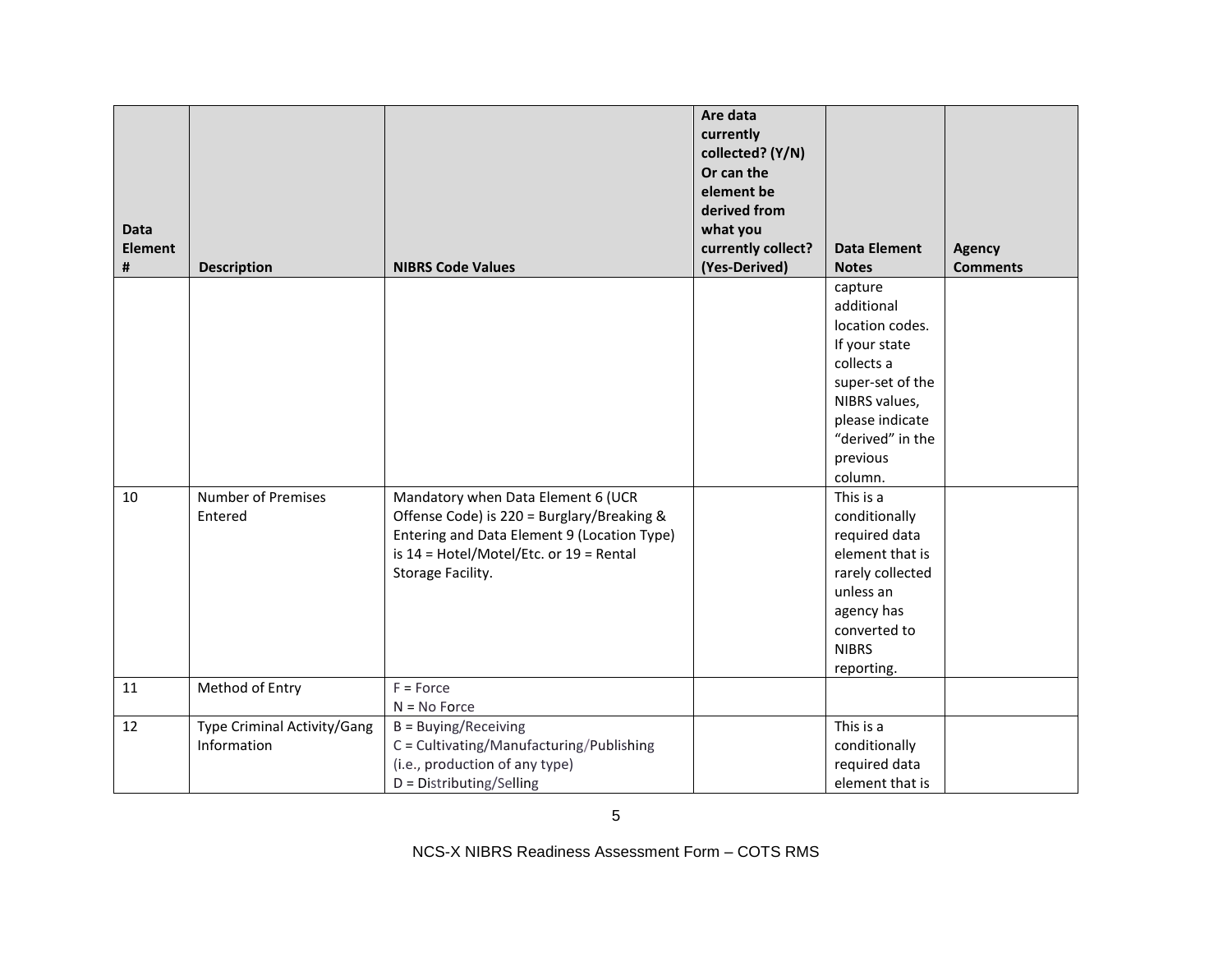| <b>Data</b>    |                         |                                                                                                                                                                                                                                                                                                                                                              | Are data<br>currently<br>collected? (Y/N)<br>Or can the<br>element be<br>derived from<br>what you |                                                                                           |                 |
|----------------|-------------------------|--------------------------------------------------------------------------------------------------------------------------------------------------------------------------------------------------------------------------------------------------------------------------------------------------------------------------------------------------------------|---------------------------------------------------------------------------------------------------|-------------------------------------------------------------------------------------------|-----------------|
| <b>Element</b> |                         |                                                                                                                                                                                                                                                                                                                                                              | currently collect?                                                                                | <b>Data Element</b>                                                                       | <b>Agency</b>   |
| #              | <b>Description</b>      | <b>NIBRS Code Values</b>                                                                                                                                                                                                                                                                                                                                     | (Yes-Derived)                                                                                     | <b>Notes</b>                                                                              | <b>Comments</b> |
|                |                         | E = Exploiting Children<br>0 = Operating/Promoting/Assisting<br>P = Possessing/Concealing<br>T = Transporting/Transmitting/Hauling<br>$U = Using/Consuming$<br>Gang Information<br>J = Juvenile Gang<br>G = Other Gang                                                                                                                                       |                                                                                                   | rarely collected<br>unless an<br>agency has<br>converted to<br><b>NIBRS</b><br>reporting. |                 |
| 13             | Type Weapon/Force       | $N = None/Unknown$<br>$11 =$ Firearm                                                                                                                                                                                                                                                                                                                         |                                                                                                   |                                                                                           |                 |
|                | Involved                | $12 =$ Handgun<br>$13 =$ Rifle<br>$14 =$ Shotgun<br>15 = Other Firearm<br>20 = Knife/Cutting instrument<br>30 = Blunt Object<br>35 = Motor Vehicle<br>40 = Personal Weapons<br>$50 = Poisson$<br>$60$ = Explosives<br>65 = Fire/Incendiary Device<br>70 = Drugs/Narcotics/Sleeping Pills<br>85 = Asphyxiation<br>$90 = Other$<br>95 = Unknown<br>$99 = None$ |                                                                                                   |                                                                                           |                 |
| 14             | Type Property Loss/Etc. | $1 = None$                                                                                                                                                                                                                                                                                                                                                   |                                                                                                   |                                                                                           |                 |

6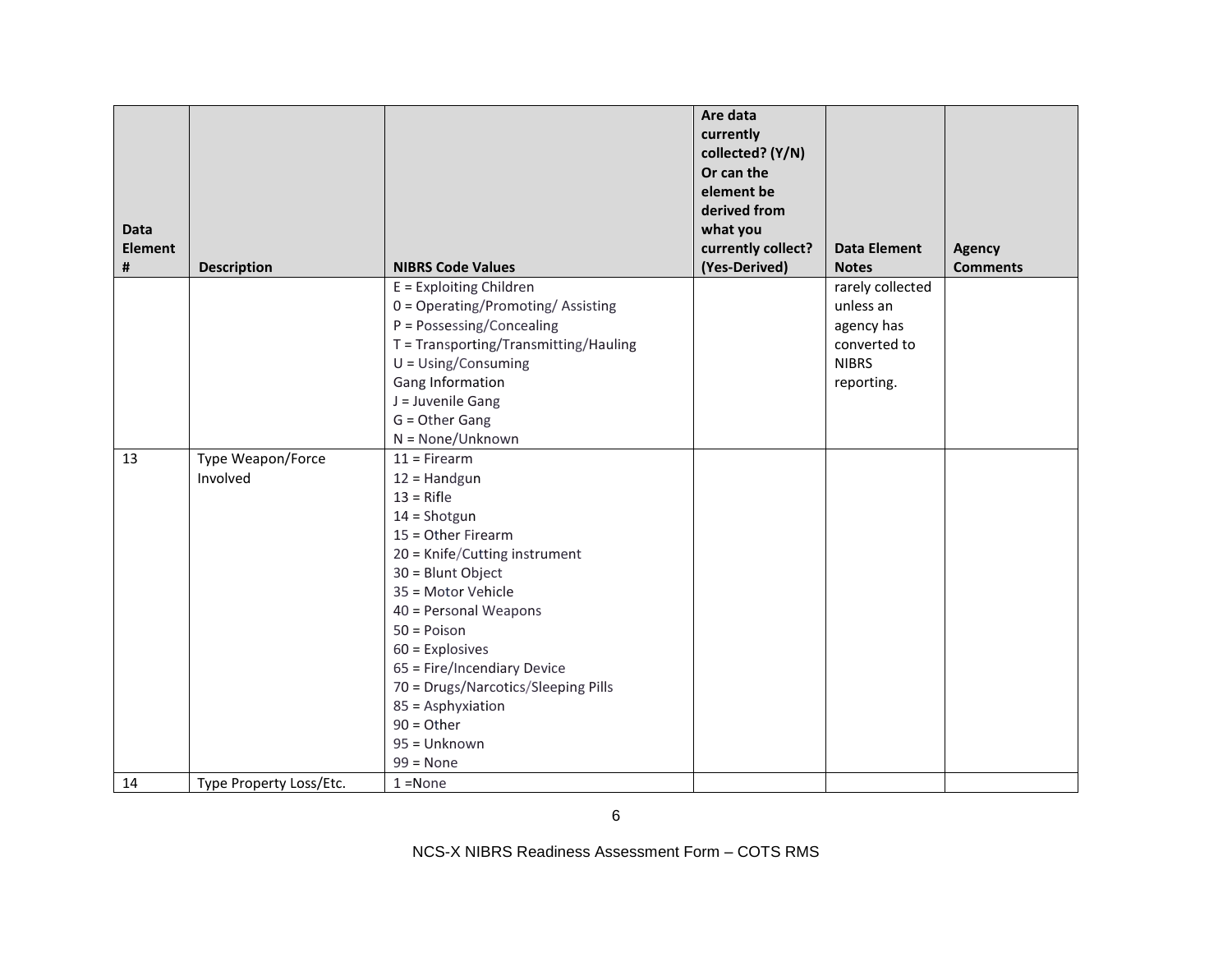| <b>Data</b>    |                                              |                                                | Are data<br>currently<br>collected? (Y/N)<br>Or can the<br>element be<br>derived from<br>what you |                     |                 |
|----------------|----------------------------------------------|------------------------------------------------|---------------------------------------------------------------------------------------------------|---------------------|-----------------|
| <b>Element</b> |                                              |                                                | currently collect?                                                                                | <b>Data Element</b> | <b>Agency</b>   |
| #              | <b>Description</b>                           | <b>NIBRS Code Values</b>                       | (Yes-Derived)                                                                                     | <b>Notes</b>        | <b>Comments</b> |
|                |                                              | 2 = Burned (includes damage caused in          |                                                                                                   |                     |                 |
|                |                                              | fighting the fire)<br>3 = Counterfeited/Forged |                                                                                                   |                     |                 |
|                |                                              | 4 = Destroyed/Damaged/Vandalized               |                                                                                                   |                     |                 |
|                |                                              | 5 = Recovered (to impound property that was    |                                                                                                   |                     |                 |
|                |                                              | previously stolen)                             |                                                                                                   |                     |                 |
|                |                                              | $6$ = Seized (to impound property that was not |                                                                                                   |                     |                 |
|                |                                              | previously stolen)                             |                                                                                                   |                     |                 |
|                |                                              | 7 = Stolen/Etc. (includes bribed, defrauded,   |                                                                                                   |                     |                 |
|                |                                              | embezzled, extorted, ransomed, robbed, etc.)   |                                                                                                   |                     |                 |
|                |                                              | 8 = Unknown                                    |                                                                                                   |                     |                 |
| 15             | <b>Property Description</b>                  | 2-Character Numeric                            |                                                                                                   |                     |                 |
| 16             | Value of Property                            | \$0-\$999,999,999                              |                                                                                                   |                     |                 |
| 17             | Date Recovered                               | YYYYMMDD                                       |                                                                                                   |                     |                 |
| 18             | Number of Stolen Motor                       | 2-Character Numeric                            |                                                                                                   |                     |                 |
|                | Vehicles.                                    |                                                |                                                                                                   |                     |                 |
| 19             | Number of Recovered<br><b>Motor Vehicles</b> | 2-Character Numeric                            |                                                                                                   |                     |                 |
| 20             | <b>Suspected Drug Type</b>                   | A = Crack Cocaine                              |                                                                                                   | Many states         |                 |
|                |                                              | B = Cocaine (All forms except Crack)           |                                                                                                   | capture             |                 |
|                |                                              | C=Hashish                                      |                                                                                                   | additional          |                 |
|                |                                              | $D = Heroin$                                   |                                                                                                   | suspected drug      |                 |
|                |                                              | $E =$ Marijuana                                |                                                                                                   | types. If your      |                 |
|                |                                              | $F = Morphine$                                 |                                                                                                   | state collects a    |                 |
|                |                                              | $G = Opium$                                    |                                                                                                   | super-set of the    |                 |
|                |                                              | H = Other Narcotics                            |                                                                                                   | NIBRS values,       |                 |
|                |                                              | $I = LSD$                                      |                                                                                                   | please indicate     |                 |

7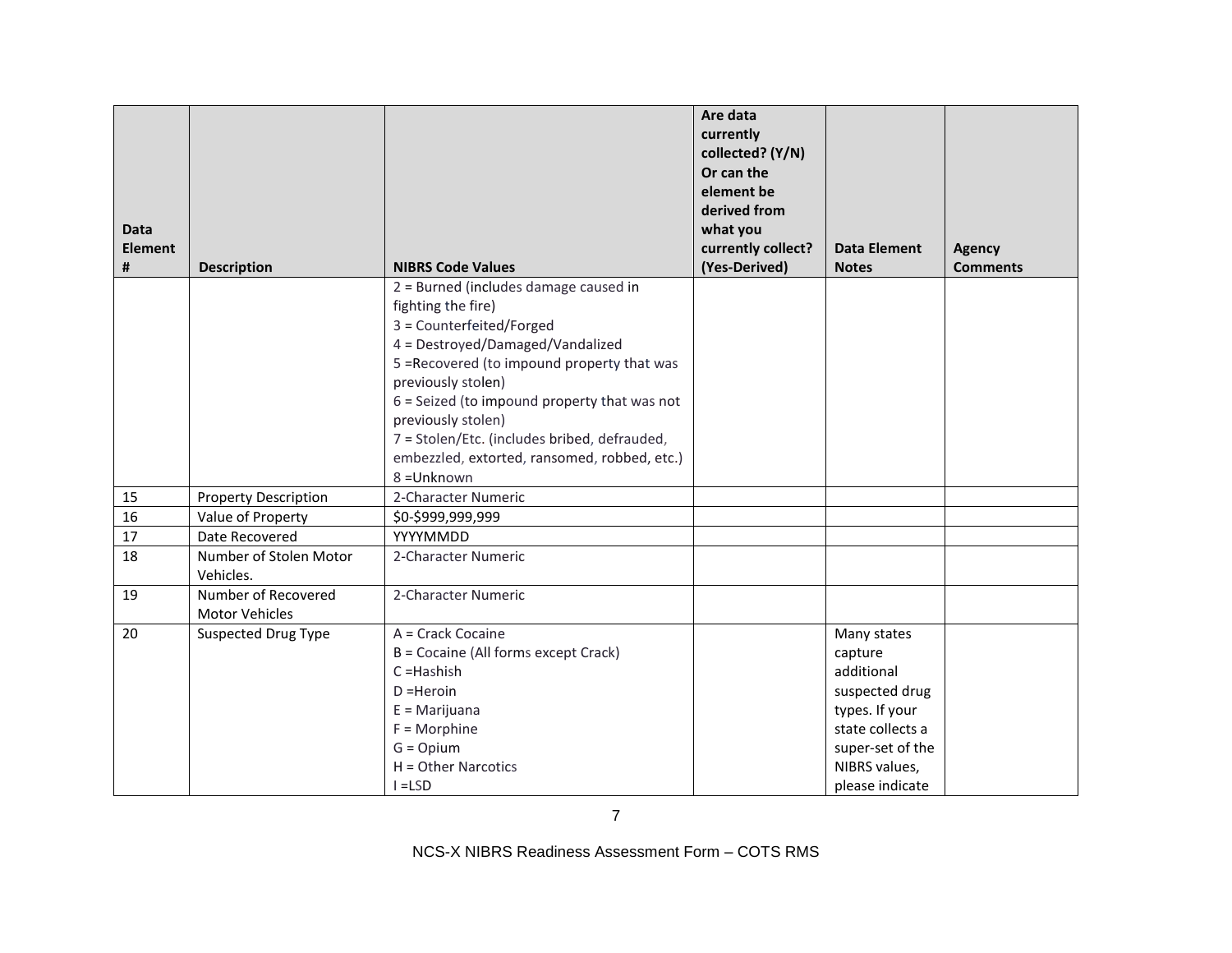| <b>Data</b><br><b>Element</b><br># | <b>Description</b>             | <b>NIBRS Code Values</b>                                                                                                                                                                                                      | Are data<br>currently<br>collected? (Y/N)<br>Or can the<br>element be<br>derived from<br>what you<br>currently collect?<br>(Yes-Derived) | <b>Data Element</b><br><b>Notes</b>                                                                                                                                                                                                                                                                      | <b>Agency</b><br><b>Comments</b> |
|------------------------------------|--------------------------------|-------------------------------------------------------------------------------------------------------------------------------------------------------------------------------------------------------------------------------|------------------------------------------------------------------------------------------------------------------------------------------|----------------------------------------------------------------------------------------------------------------------------------------------------------------------------------------------------------------------------------------------------------------------------------------------------------|----------------------------------|
|                                    |                                | $J = PCP$<br>K = Other Hallucinogens<br>L = Amphetamines/Methamphetamines<br>$M =$ Other Stimulants<br>$N =$ Barbiturates<br>$0 =$ Other Depressants<br>$P = Other Drugs$<br>U = Unknown Drug Type<br>$X = Over 3 Drug Types$ |                                                                                                                                          | "derived" in the<br>previous<br>column.                                                                                                                                                                                                                                                                  |                                  |
| 21                                 | <b>Estimated Drug Quantity</b> | 12-Character Numeric                                                                                                                                                                                                          |                                                                                                                                          | This is a<br>conditionally<br>required data<br>element that<br>typically<br>captured in the<br>narrative unless<br>an agency has<br>converted to<br><b>NIBRS</b><br>reporting. If<br>your system<br>does not have a<br>data element<br>for estimated<br>drug quantity,<br>please indicate<br>"no" in the |                                  |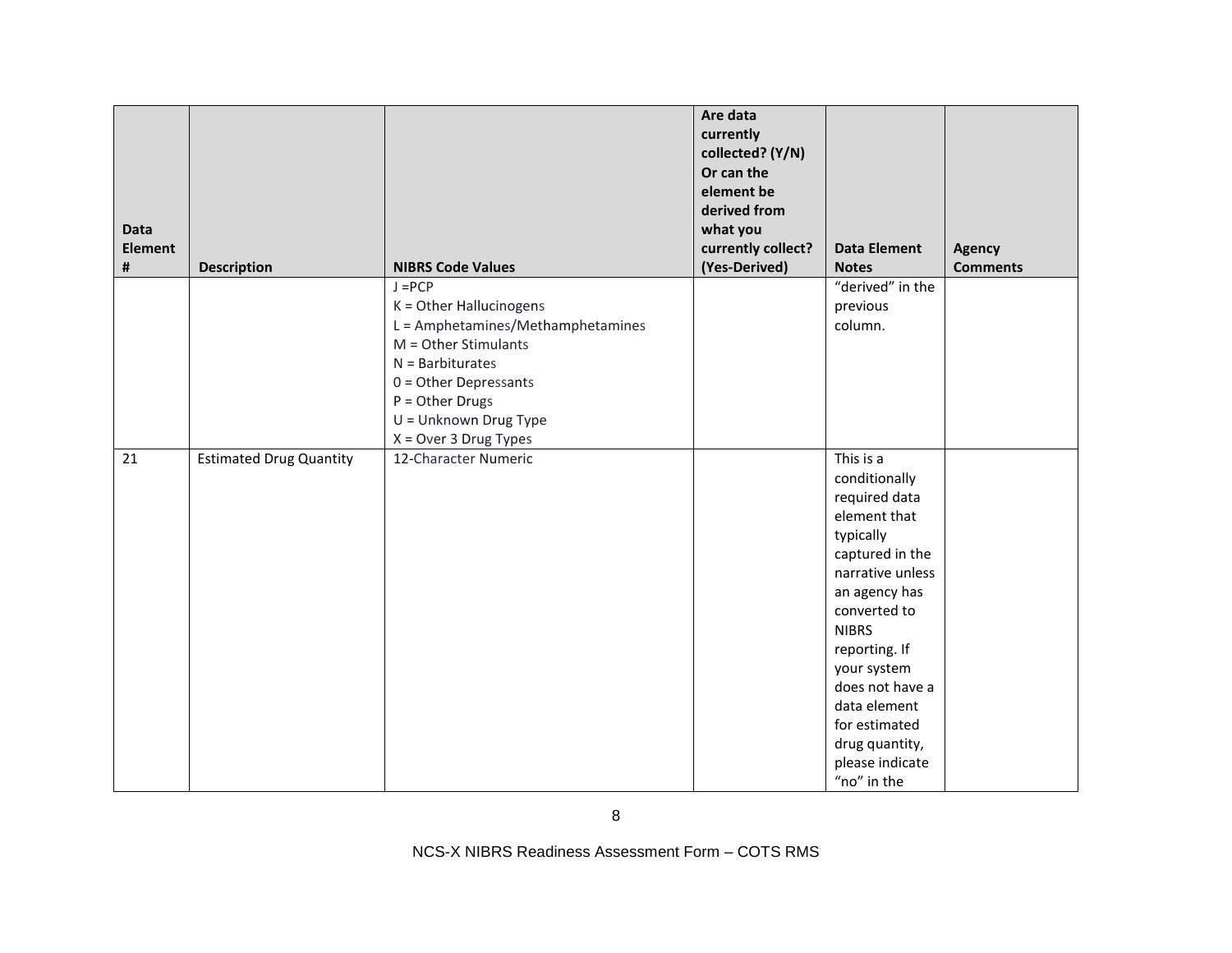| <b>Data</b><br><b>Element</b><br># | <b>Description</b>                      | <b>NIBRS Code Values</b>                                                                                                                                                                                  | Are data<br>currently<br>collected? (Y/N)<br>Or can the<br>element be<br>derived from<br>what you<br>currently collect?<br>(Yes-Derived) | <b>Data Element</b><br><b>Notes</b><br>previous                                                                                                                                                                                                                                                                                 | <b>Agency</b><br><b>Comments</b> |
|------------------------------------|-----------------------------------------|-----------------------------------------------------------------------------------------------------------------------------------------------------------------------------------------------------------|------------------------------------------------------------------------------------------------------------------------------------------|---------------------------------------------------------------------------------------------------------------------------------------------------------------------------------------------------------------------------------------------------------------------------------------------------------------------------------|----------------------------------|
|                                    |                                         |                                                                                                                                                                                                           |                                                                                                                                          | column.                                                                                                                                                                                                                                                                                                                         |                                  |
| 22                                 | <b>Type Drug Measurement</b>            | DU = Dosage Units/Items<br>FO = Fluid Ounce<br>GL= Gallon<br>$GM = Gram$<br>KG = Kilogram<br>$LB =$ Pound<br>$LT = Liter$<br>ML= Milliliter<br>NP = Number of Plants<br>$OZ = O$ unce<br>XX= Not Reported |                                                                                                                                          | This is a<br>conditionally<br>required data<br>element that<br>typically<br>captured in the<br>narrative unless<br>an agency has<br>converted to<br><b>NIBRS</b><br>reporting. If<br>your system<br>does not have a<br>data element<br>for estimated<br>drug quantity,<br>please indicate<br>"no" in the<br>previous<br>column. |                                  |
| 23                                 | Victim Sequence Number                  |                                                                                                                                                                                                           |                                                                                                                                          |                                                                                                                                                                                                                                                                                                                                 |                                  |
| 24                                 | Victim Connected to UCR<br>Offense Code | 3-Character Alphanumeric                                                                                                                                                                                  |                                                                                                                                          |                                                                                                                                                                                                                                                                                                                                 |                                  |
| 25                                 | Type of Victim                          | $B = Business$<br>F = Financial Institution                                                                                                                                                               |                                                                                                                                          |                                                                                                                                                                                                                                                                                                                                 |                                  |

9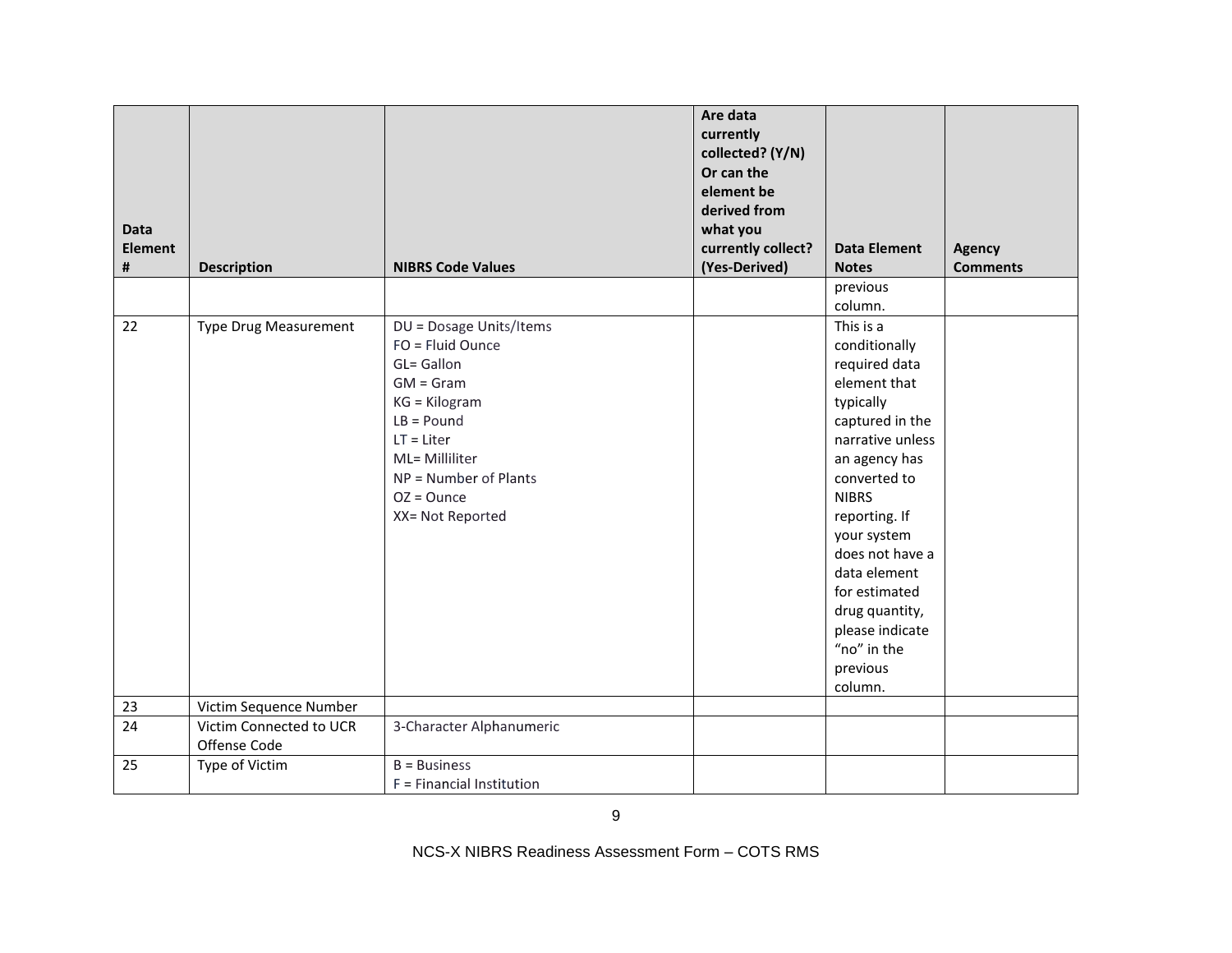|                     |                            |                                                                              | Are data<br>currently<br>collected? (Y/N)<br>Or can the<br>element be<br>derived from |                                     |                                  |
|---------------------|----------------------------|------------------------------------------------------------------------------|---------------------------------------------------------------------------------------|-------------------------------------|----------------------------------|
| <b>Data</b>         |                            |                                                                              | what you                                                                              |                                     |                                  |
| <b>Element</b><br># | <b>Description</b>         | <b>NIBRS Code Values</b>                                                     | currently collect?<br>(Yes-Derived)                                                   | <b>Data Element</b><br><b>Notes</b> | <b>Agency</b><br><b>Comments</b> |
|                     |                            | $G = Government$                                                             |                                                                                       |                                     |                                  |
|                     |                            | $I = Individual$                                                             |                                                                                       |                                     |                                  |
|                     |                            | L = Law Enforcement Officer                                                  |                                                                                       |                                     |                                  |
|                     |                            | $0 = 0$ ther                                                                 |                                                                                       |                                     |                                  |
|                     |                            | R = Religious Organization                                                   |                                                                                       |                                     |                                  |
|                     |                            | $S = Society/Public$                                                         |                                                                                       |                                     |                                  |
|                     |                            | U= Unknown                                                                   |                                                                                       |                                     |                                  |
| 25A                 | LEOKA - Type of Officer    | 01 = Responding to Disturbance Call                                          |                                                                                       |                                     |                                  |
|                     | Activity/Circumstance      | (Family Quarrels, Person with Firearm, Etc.)                                 |                                                                                       |                                     |                                  |
|                     |                            | 02 = Burglaries in Progress or Pursuing                                      |                                                                                       |                                     |                                  |
|                     |                            | <b>Burglary Suspects</b>                                                     |                                                                                       |                                     |                                  |
|                     |                            | 03 = Robberies in Progress or Pursuing                                       |                                                                                       |                                     |                                  |
|                     |                            | Robbery Suspects                                                             |                                                                                       |                                     |                                  |
|                     |                            | 04 = Attempting Other Arrests                                                |                                                                                       |                                     |                                  |
|                     |                            | 05 = Civil Disorder (Riot, Mass Disobedience)                                |                                                                                       |                                     |                                  |
|                     |                            | 06 = Handling, Transporting, Custody of                                      |                                                                                       |                                     |                                  |
|                     |                            | Prisoners                                                                    |                                                                                       |                                     |                                  |
|                     |                            | 07 = Investigating Suspicious Persons or                                     |                                                                                       |                                     |                                  |
|                     |                            | Circumstances                                                                |                                                                                       |                                     |                                  |
|                     |                            | 08 = Ambush-No Warning                                                       |                                                                                       |                                     |                                  |
|                     |                            | 09 = Handling Persons with Mental Illness<br>10 = Traffic Pursuits and Stops |                                                                                       |                                     |                                  |
|                     |                            | $11 = All Other$                                                             |                                                                                       |                                     |                                  |
| 25B                 | LEOKA - Officer Assignment | For Uniformed Law Enforcement Officers:                                      |                                                                                       |                                     |                                  |
|                     | <b>Type</b>                | F = Two-Officer Vehicle                                                      |                                                                                       |                                     |                                  |
|                     |                            | G = One-Officer Vehicle (Alone)                                              |                                                                                       |                                     |                                  |
|                     |                            | H = One-Officer Vehicle (Assisted)                                           |                                                                                       |                                     |                                  |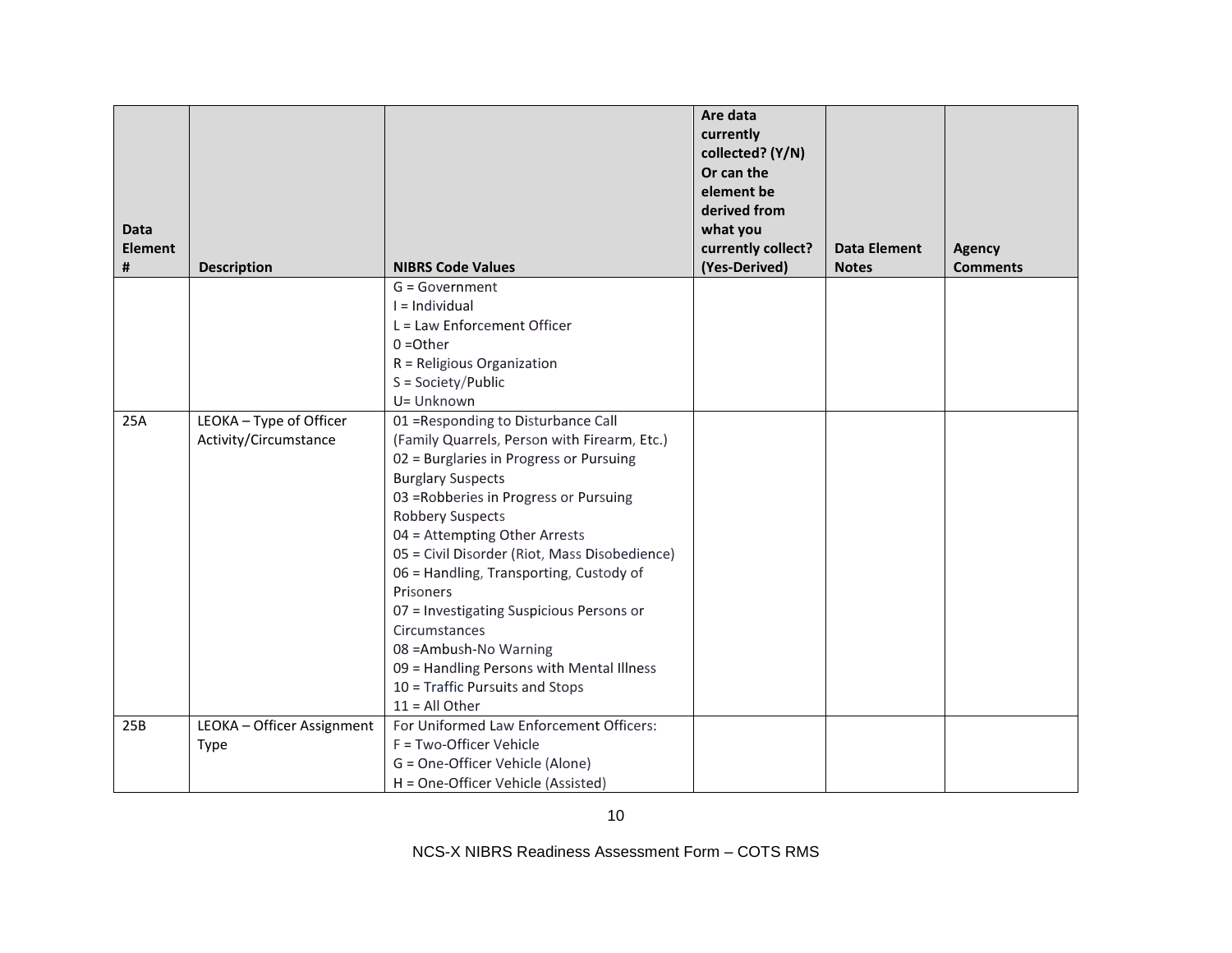|                             |                                                                              | Are data<br>currently<br>collected? (Y/N)<br>Or can the<br>element be<br>derived from<br>what you                                                                                                                                                                                                                                                                                                                                                                                                                                                                                                                                                                  |                                     |                 |
|-----------------------------|------------------------------------------------------------------------------|--------------------------------------------------------------------------------------------------------------------------------------------------------------------------------------------------------------------------------------------------------------------------------------------------------------------------------------------------------------------------------------------------------------------------------------------------------------------------------------------------------------------------------------------------------------------------------------------------------------------------------------------------------------------|-------------------------------------|-----------------|
|                             |                                                                              |                                                                                                                                                                                                                                                                                                                                                                                                                                                                                                                                                                                                                                                                    | <b>Data Element</b>                 | <b>Agency</b>   |
|                             |                                                                              |                                                                                                                                                                                                                                                                                                                                                                                                                                                                                                                                                                                                                                                                    |                                     | <b>Comments</b> |
|                             |                                                                              |                                                                                                                                                                                                                                                                                                                                                                                                                                                                                                                                                                                                                                                                    |                                     |                 |
|                             |                                                                              |                                                                                                                                                                                                                                                                                                                                                                                                                                                                                                                                                                                                                                                                    |                                     |                 |
|                             |                                                                              |                                                                                                                                                                                                                                                                                                                                                                                                                                                                                                                                                                                                                                                                    |                                     |                 |
|                             |                                                                              |                                                                                                                                                                                                                                                                                                                                                                                                                                                                                                                                                                                                                                                                    |                                     |                 |
|                             |                                                                              |                                                                                                                                                                                                                                                                                                                                                                                                                                                                                                                                                                                                                                                                    |                                     |                 |
|                             |                                                                              |                                                                                                                                                                                                                                                                                                                                                                                                                                                                                                                                                                                                                                                                    |                                     |                 |
| LEOKA - Officer - ORI Other | 9-Character Alphanumeric                                                     |                                                                                                                                                                                                                                                                                                                                                                                                                                                                                                                                                                                                                                                                    |                                     |                 |
| Jurisdiction                |                                                                              |                                                                                                                                                                                                                                                                                                                                                                                                                                                                                                                                                                                                                                                                    |                                     |                 |
| Age of Victim               | NN = Under 24 Hours                                                          |                                                                                                                                                                                                                                                                                                                                                                                                                                                                                                                                                                                                                                                                    |                                     |                 |
|                             | $NB = 1 - 6$ Days Old                                                        |                                                                                                                                                                                                                                                                                                                                                                                                                                                                                                                                                                                                                                                                    |                                     |                 |
|                             |                                                                              |                                                                                                                                                                                                                                                                                                                                                                                                                                                                                                                                                                                                                                                                    |                                     |                 |
|                             |                                                                              |                                                                                                                                                                                                                                                                                                                                                                                                                                                                                                                                                                                                                                                                    |                                     |                 |
|                             |                                                                              |                                                                                                                                                                                                                                                                                                                                                                                                                                                                                                                                                                                                                                                                    |                                     |                 |
|                             |                                                                              |                                                                                                                                                                                                                                                                                                                                                                                                                                                                                                                                                                                                                                                                    |                                     |                 |
|                             |                                                                              |                                                                                                                                                                                                                                                                                                                                                                                                                                                                                                                                                                                                                                                                    |                                     |                 |
|                             |                                                                              |                                                                                                                                                                                                                                                                                                                                                                                                                                                                                                                                                                                                                                                                    |                                     |                 |
|                             |                                                                              |                                                                                                                                                                                                                                                                                                                                                                                                                                                                                                                                                                                                                                                                    |                                     |                 |
|                             |                                                                              |                                                                                                                                                                                                                                                                                                                                                                                                                                                                                                                                                                                                                                                                    |                                     |                 |
|                             |                                                                              |                                                                                                                                                                                                                                                                                                                                                                                                                                                                                                                                                                                                                                                                    |                                     |                 |
|                             |                                                                              |                                                                                                                                                                                                                                                                                                                                                                                                                                                                                                                                                                                                                                                                    |                                     |                 |
|                             |                                                                              |                                                                                                                                                                                                                                                                                                                                                                                                                                                                                                                                                                                                                                                                    |                                     |                 |
|                             |                                                                              |                                                                                                                                                                                                                                                                                                                                                                                                                                                                                                                                                                                                                                                                    |                                     |                 |
|                             |                                                                              |                                                                                                                                                                                                                                                                                                                                                                                                                                                                                                                                                                                                                                                                    |                                     |                 |
|                             |                                                                              |                                                                                                                                                                                                                                                                                                                                                                                                                                                                                                                                                                                                                                                                    |                                     |                 |
|                             | U=Unknown                                                                    |                                                                                                                                                                                                                                                                                                                                                                                                                                                                                                                                                                                                                                                                    |                                     |                 |
|                             | <b>Description</b><br>Sex of Victim<br>Race of Victim<br>Ethnicity of Victim | <b>NIBRS Code Values</b><br>For Non-unifo1med Officers:<br>I= Detective or Special Assignment (Alone)<br>J = Detective or Special Assignment (Assisted)<br>For Law Enforcement Officers Serving in<br>Other Capacities (foot patrol, off duty, etc.):<br>$K = Other$ (Alone)<br>L = Other (Assisted)<br>BB = 7-364 Days Old<br>$01 - 98 = Years Old$<br>99 = Over 98 Years Old<br>OO= Unknown<br>$F =$ Female<br>M=Male<br>U= Unknown<br>$W = White$<br>B = Black or African American<br>I= American Indian or Alaska Native<br>$A = Asian$<br>P = Native Hawaiian or Other Pacific Islander<br>U= Unknown<br>H = Hispanic or Latino<br>N = Not Hispanic or Latino | currently collect?<br>(Yes-Derived) | <b>Notes</b>    |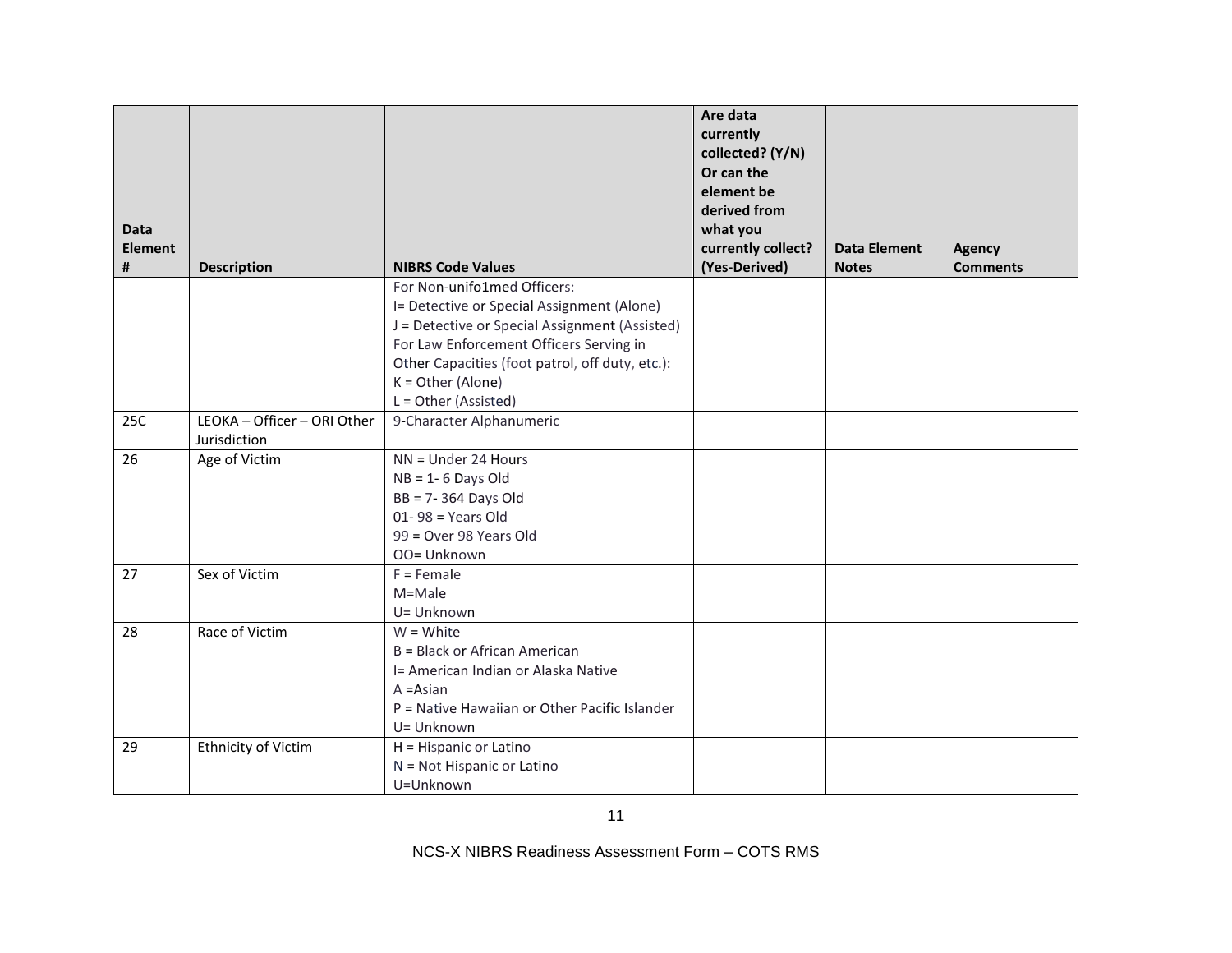| <b>Data</b><br><b>Element</b><br># | <b>Description</b>                              | <b>NIBRS Code Values</b>                                                                                                                                                                                                                                                                                                                                                                                                                                                                                                                                   | Are data<br>currently<br>collected? (Y/N)<br>Or can the<br>element be<br>derived from<br>what you<br>currently collect?<br>(Yes-Derived) | <b>Data Element</b><br><b>Notes</b>                                                                                   | <b>Agency</b><br><b>Comments</b> |
|------------------------------------|-------------------------------------------------|------------------------------------------------------------------------------------------------------------------------------------------------------------------------------------------------------------------------------------------------------------------------------------------------------------------------------------------------------------------------------------------------------------------------------------------------------------------------------------------------------------------------------------------------------------|------------------------------------------------------------------------------------------------------------------------------------------|-----------------------------------------------------------------------------------------------------------------------|----------------------------------|
| 30                                 | <b>Resident Status of Victim</b>                | $N = Nonresident$<br>R= Resident<br>U=Unknown                                                                                                                                                                                                                                                                                                                                                                                                                                                                                                              |                                                                                                                                          | This refers to<br>whether the<br>victim resides<br>within the<br>geographic<br>boundaries of<br>your<br>jurisdiction. |                                  |
| 31                                 | Aggravated<br>Assault/Homicide<br>Circumstances | 13A = Aggravated Assault<br>09A = Murder and Nonnegligent<br>Manslaughter (enter up to two)<br>$01 =$ Argument<br>02 = Assault on Law Enforcement Officer<br>03 = Drug Dealing<br>04 = Gangland (Organized Crime<br>Involvement)<br>05 = Juvenile Gang<br>06 = Lovers' Quarrel<br>07 = Mercy Killing (Not applicable to<br>Aggravated Assault)<br>08 = Other Felony Involved<br>09 = Other Circumstances<br>10 = Unknown Circumstances<br>09B = Negligent Manslaughter (enter only<br>one)<br>30 = Child Playing With Weapon<br>31 = Gun-Cleaning Accident |                                                                                                                                          |                                                                                                                       |                                  |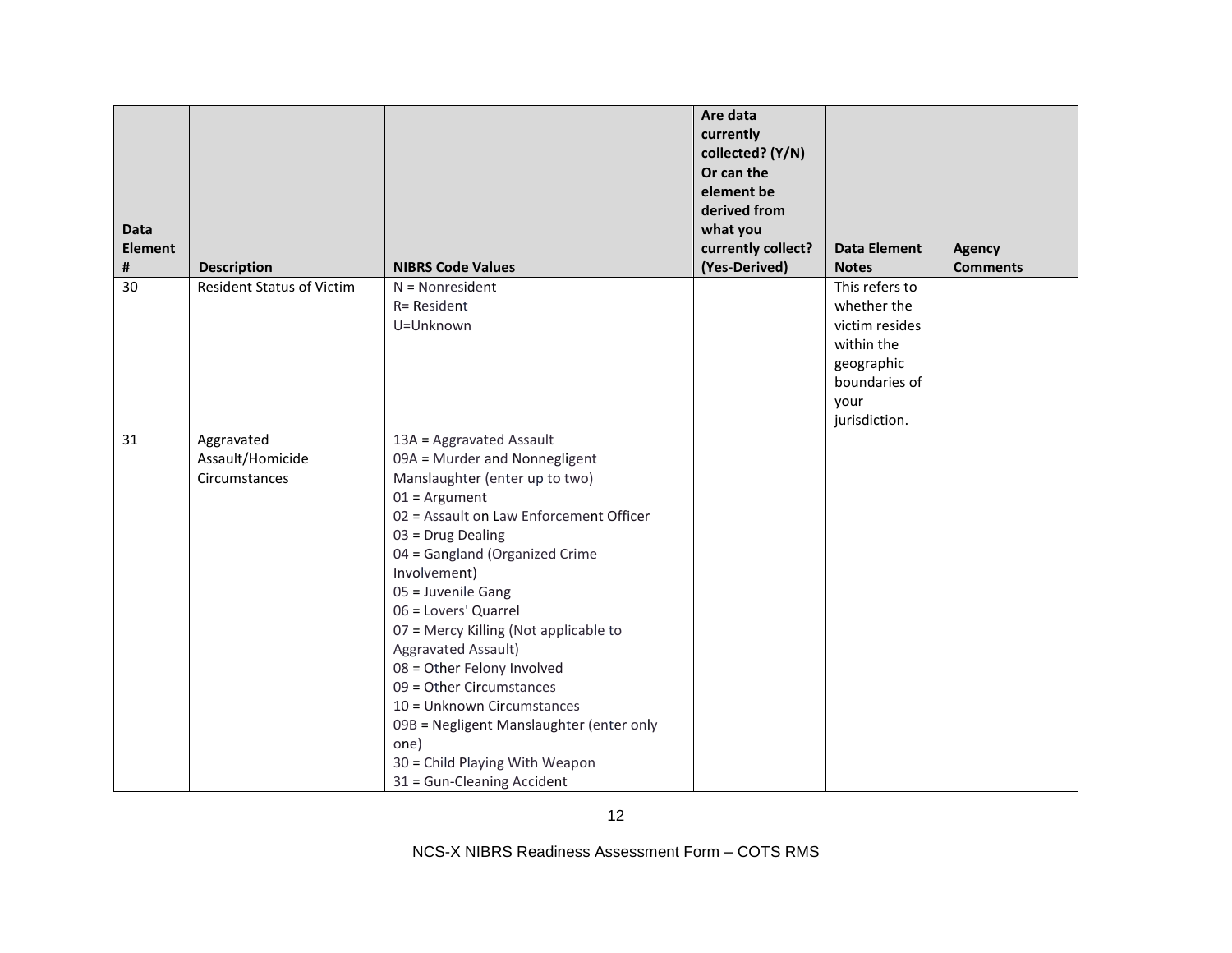| <b>Data</b><br><b>Element</b><br># | <b>Description</b>            | <b>NIBRS Code Values</b>                      | Are data<br>currently<br>collected? (Y/N)<br>Or can the<br>element be<br>derived from<br>what you<br>currently collect?<br>(Yes-Derived) | <b>Data Element</b><br><b>Notes</b> | <b>Agency</b><br><b>Comments</b> |
|------------------------------------|-------------------------------|-----------------------------------------------|------------------------------------------------------------------------------------------------------------------------------------------|-------------------------------------|----------------------------------|
|                                    |                               | 32 = Hunting Accident                         |                                                                                                                                          |                                     |                                  |
|                                    |                               | 33 = Other Negligent Weapon Handling          |                                                                                                                                          |                                     |                                  |
|                                    |                               | 34 = Other Negligent Killing                  |                                                                                                                                          |                                     |                                  |
|                                    |                               | 09C = Justifiable Homicide (enter only one)   |                                                                                                                                          |                                     |                                  |
|                                    |                               | 20 = Criminal Killed by Private Citizen       |                                                                                                                                          |                                     |                                  |
|                                    |                               | 2 I = Criminal Killed by Police Office        |                                                                                                                                          |                                     |                                  |
| 32                                 | <b>Additional Justifiable</b> | A = Criminal Attacked Police Officer and That |                                                                                                                                          |                                     |                                  |
|                                    | Homicide Circumstances        | <b>Officer Killed Criminal</b>                |                                                                                                                                          |                                     |                                  |
|                                    |                               | B = Criminal Attacked Police Officer and      |                                                                                                                                          |                                     |                                  |
|                                    |                               | Criminal Killed by Another Police             |                                                                                                                                          |                                     |                                  |
|                                    |                               | Officer                                       |                                                                                                                                          |                                     |                                  |
|                                    |                               | C = Criminal Attacked a Civilian              |                                                                                                                                          |                                     |                                  |
|                                    |                               | D = Criminal Attempted Flight From a Crime    |                                                                                                                                          |                                     |                                  |
|                                    |                               | E = Criminal Killed in Commission of a Crime  |                                                                                                                                          |                                     |                                  |
|                                    |                               | F = Criminal Resisted Arrest                  |                                                                                                                                          |                                     |                                  |
|                                    |                               | G = Unable to Determine/Not Enough            |                                                                                                                                          |                                     |                                  |
|                                    |                               | Information                                   |                                                                                                                                          |                                     |                                  |
| 33                                 | Type Injury                   | $N = None$                                    |                                                                                                                                          |                                     |                                  |
|                                    |                               | B = Apparent Broken Bones                     |                                                                                                                                          |                                     |                                  |
|                                    |                               | I = Possible Internal Injury                  |                                                                                                                                          |                                     |                                  |
|                                    |                               | L = Severe Laceration                         |                                                                                                                                          |                                     |                                  |
|                                    |                               | M = Apparent Minor Injury                     |                                                                                                                                          |                                     |                                  |
|                                    |                               | $0 =$ Other Major Injury<br>T = Loss of Teeth |                                                                                                                                          |                                     |                                  |
|                                    |                               | $U =$ Unconsciousness                         |                                                                                                                                          |                                     |                                  |
| 34                                 | Offender Number to be         | 2-Character Numeric                           |                                                                                                                                          |                                     |                                  |
|                                    | Related                       |                                               |                                                                                                                                          |                                     |                                  |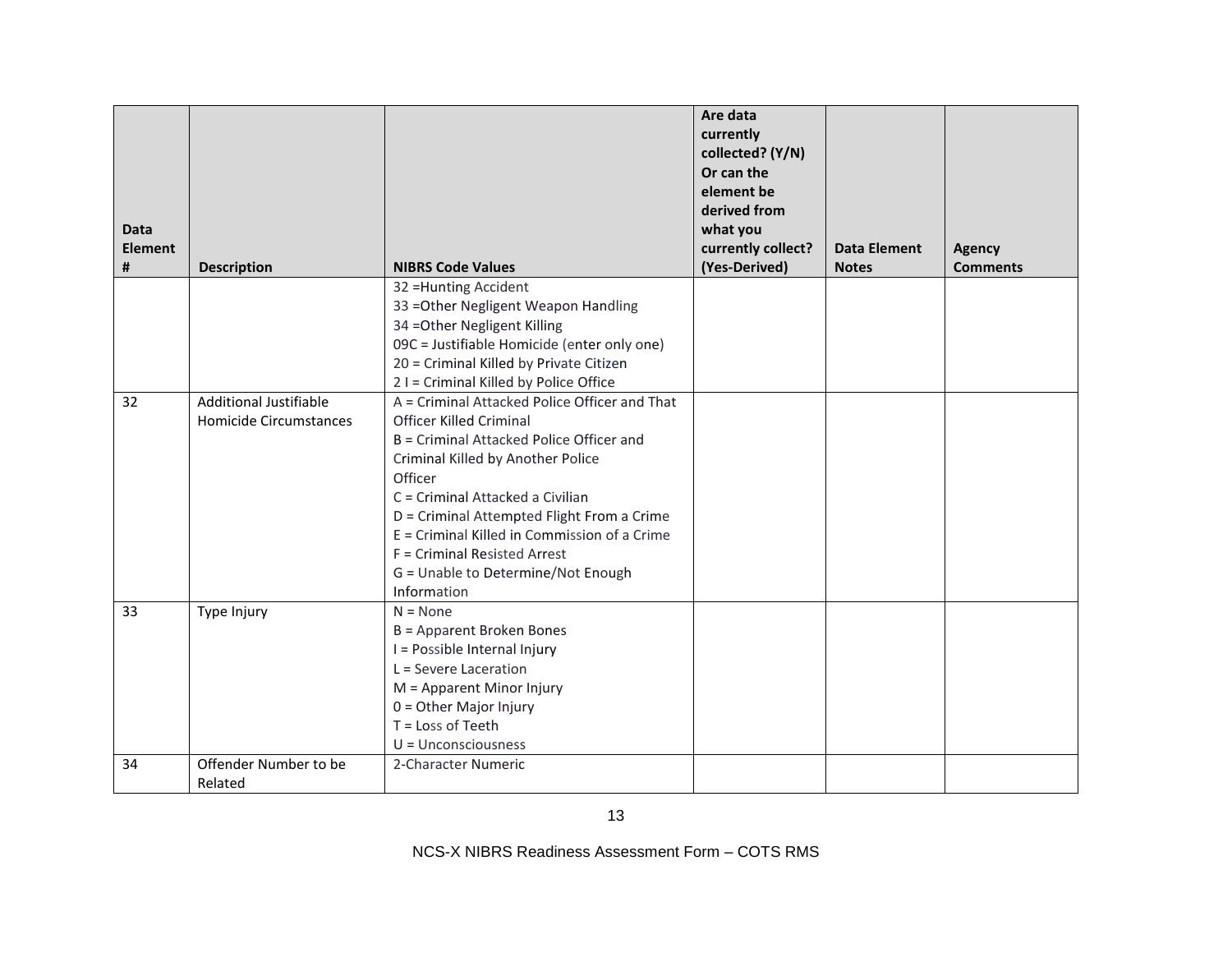|                |                           |                                               | Are data<br>currently<br>collected? (Y/N)<br>Or can the<br>element be<br>derived from |                     |                 |
|----------------|---------------------------|-----------------------------------------------|---------------------------------------------------------------------------------------|---------------------|-----------------|
| <b>Data</b>    |                           |                                               | what you                                                                              |                     |                 |
| <b>Element</b> |                           |                                               | currently collect?                                                                    | <b>Data Element</b> | <b>Agency</b>   |
| #              | <b>Description</b>        | <b>NIBRS Code Values</b>                      | (Yes-Derived)                                                                         | <b>Notes</b>        | <b>Comments</b> |
| 35             | Relationship of Victim to | SE= Victim Was Spouse                         |                                                                                       |                     |                 |
|                | Offender                  | CS = Victim Was Common-Law Spouse             |                                                                                       |                     |                 |
|                |                           | PA = Victim Was Parent                        |                                                                                       |                     |                 |
|                |                           | SB= Victim Was Sibling                        |                                                                                       |                     |                 |
|                |                           | CH= Victim Was Child                          |                                                                                       |                     |                 |
|                |                           | GP= Victim Was Grandparent                    |                                                                                       |                     |                 |
|                |                           | GC = Victim Was Grandchild                    |                                                                                       |                     |                 |
|                |                           | IL= Victim Was In-law                         |                                                                                       |                     |                 |
|                |                           | SP = Victim Was Step-parent                   |                                                                                       |                     |                 |
|                |                           | SC = Victim Was Step-child                    |                                                                                       |                     |                 |
|                |                           | SS = Victim Was Step-sibling                  |                                                                                       |                     |                 |
|                |                           | OF= Victim Was Other Family Member            |                                                                                       |                     |                 |
|                |                           | AQ = Victim Was Acquaintance                  |                                                                                       |                     |                 |
|                |                           | FR= Victim Was Friend                         |                                                                                       |                     |                 |
|                |                           | NE= Victim Was Neighbor                       |                                                                                       |                     |                 |
|                |                           | BE= Victim Was Babysitter                     |                                                                                       |                     |                 |
|                |                           | <b>BG= Victim Was Boyfriend/Girlfriend</b>    |                                                                                       |                     |                 |
|                |                           | CF = Victim Was Child of Boyfriend/Girlfriend |                                                                                       |                     |                 |
|                |                           | HR = Homosexual Relationship                  |                                                                                       |                     |                 |
|                |                           | XS = Victim Was Ex-Spouse                     |                                                                                       |                     |                 |
|                |                           | EE= Victim Was Employee                       |                                                                                       |                     |                 |
|                |                           | ER= Victim Was Employer                       |                                                                                       |                     |                 |
|                |                           | OK= Victim Was Otherwise Known                |                                                                                       |                     |                 |
|                |                           | RU= Relationship Unknown                      |                                                                                       |                     |                 |
|                |                           | ST = Victim Was Stranger                      |                                                                                       |                     |                 |
|                |                           | VO= Victim Was Offender                       |                                                                                       |                     |                 |
| 36             | Offender Sequence Number  | 2-Character Numeric                           |                                                                                       |                     |                 |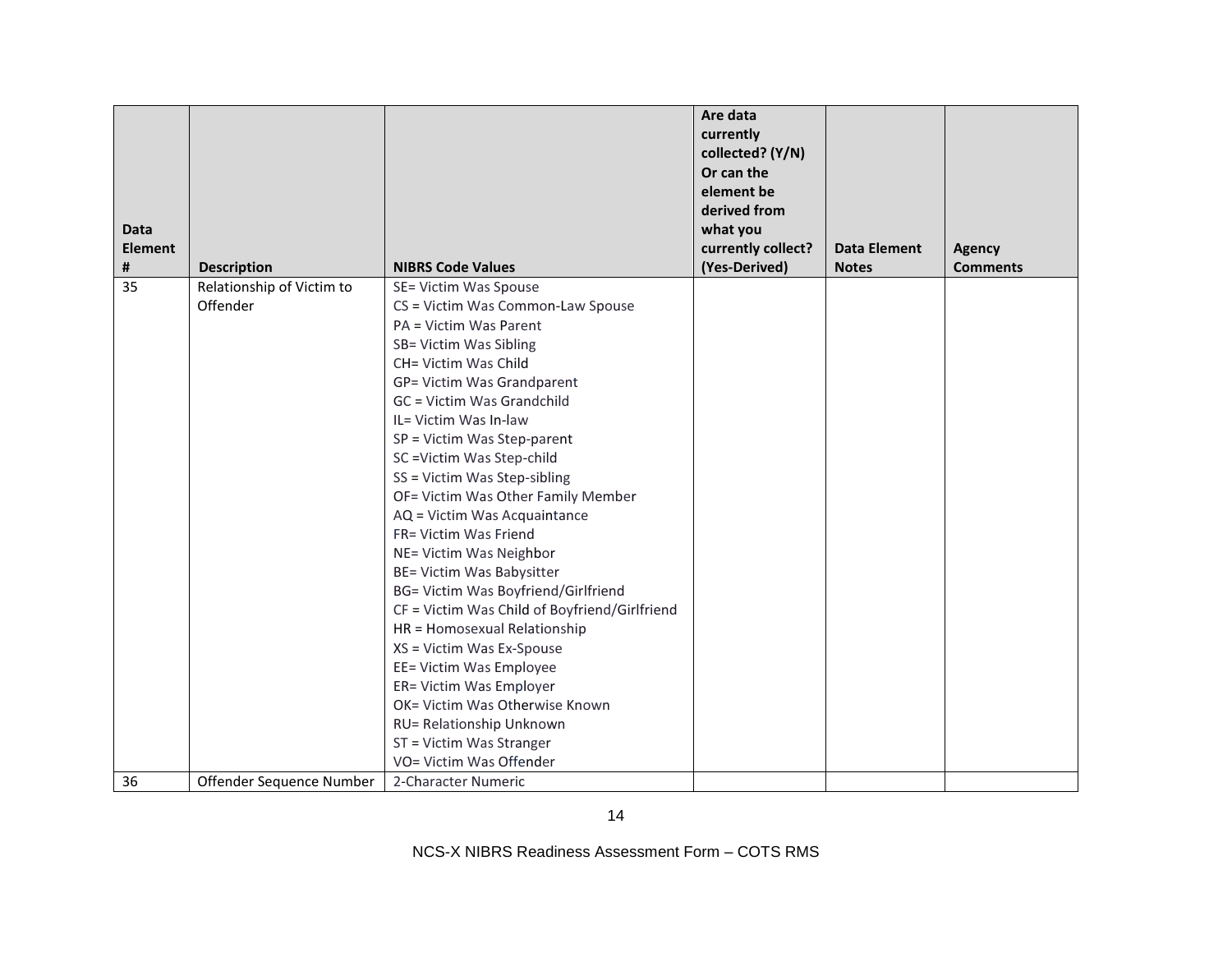| <b>Data</b><br><b>Element</b> |                                  |                                               | Are data<br>currently<br>collected? (Y/N)<br>Or can the<br>element be<br>derived from<br>what you<br>currently collect? | <b>Data Element</b> | <b>Agency</b>   |
|-------------------------------|----------------------------------|-----------------------------------------------|-------------------------------------------------------------------------------------------------------------------------|---------------------|-----------------|
| #                             | <b>Description</b>               | <b>NIBRS Code Values</b>                      | (Yes-Derived)                                                                                                           | <b>Notes</b>        | <b>Comments</b> |
| 37                            | Age of Offender                  | $01 - 98 = Years Old$                         |                                                                                                                         |                     |                 |
|                               |                                  | 99 = Over 98 Years Old                        |                                                                                                                         |                     |                 |
|                               |                                  | OO = Unknown                                  |                                                                                                                         |                     |                 |
| 38                            | Sex of Offender                  | $F =$ Female                                  |                                                                                                                         |                     |                 |
|                               |                                  | M=Male                                        |                                                                                                                         |                     |                 |
|                               |                                  | U= Unknown                                    |                                                                                                                         |                     |                 |
| 39                            | Race of Offender                 | $W = White$                                   |                                                                                                                         |                     |                 |
|                               |                                  | B = Black or African American                 |                                                                                                                         |                     |                 |
|                               |                                  | I= American Indian or Alaska Native           |                                                                                                                         |                     |                 |
|                               |                                  | $A = Asian$                                   |                                                                                                                         |                     |                 |
|                               |                                  | P = Native Hawaiian or Other Pacific Islander |                                                                                                                         |                     |                 |
|                               |                                  | U= Unknown                                    |                                                                                                                         |                     |                 |
| 39A                           | <b>Ethnicity of Offender</b>     | H = Hispanic or Latino                        |                                                                                                                         |                     |                 |
|                               |                                  | N = Not Hispanic or Latino                    |                                                                                                                         |                     |                 |
|                               |                                  | U=Unknown                                     |                                                                                                                         |                     |                 |
| 40                            | Arrestee Sequence Number         | 2-Character Numeric                           |                                                                                                                         |                     |                 |
| 41                            | <b>Arrest Transaction Number</b> | 12-Character Alphanumeric                     |                                                                                                                         |                     |                 |
| 42                            | Arrest Date.                     | YYYYMMDD                                      |                                                                                                                         |                     |                 |
| 43                            | Type of Arrest                   | $0 = On-View$ Arrest                          |                                                                                                                         |                     |                 |
|                               |                                  | S = Summoned/Cited                            |                                                                                                                         |                     |                 |
|                               |                                  | T = Taken Into Custody                        |                                                                                                                         |                     |                 |
| 44                            | Multiple Arrestee Segments       | C = Count Arrestee                            |                                                                                                                         |                     |                 |
|                               | Indicator                        | $M = Multiple$                                |                                                                                                                         |                     |                 |
|                               |                                  | $N = Not Applicable$                          |                                                                                                                         |                     |                 |
| 45                            | <b>UCR Arrest Offense Code</b>   | 3-Character Alphanumeric                      |                                                                                                                         |                     |                 |
| 46                            | Arrestee Was Armed With          | $01 =$ Unarmed                                |                                                                                                                         |                     |                 |
|                               |                                  | $11$ = Firearm (type not stated)              |                                                                                                                         |                     |                 |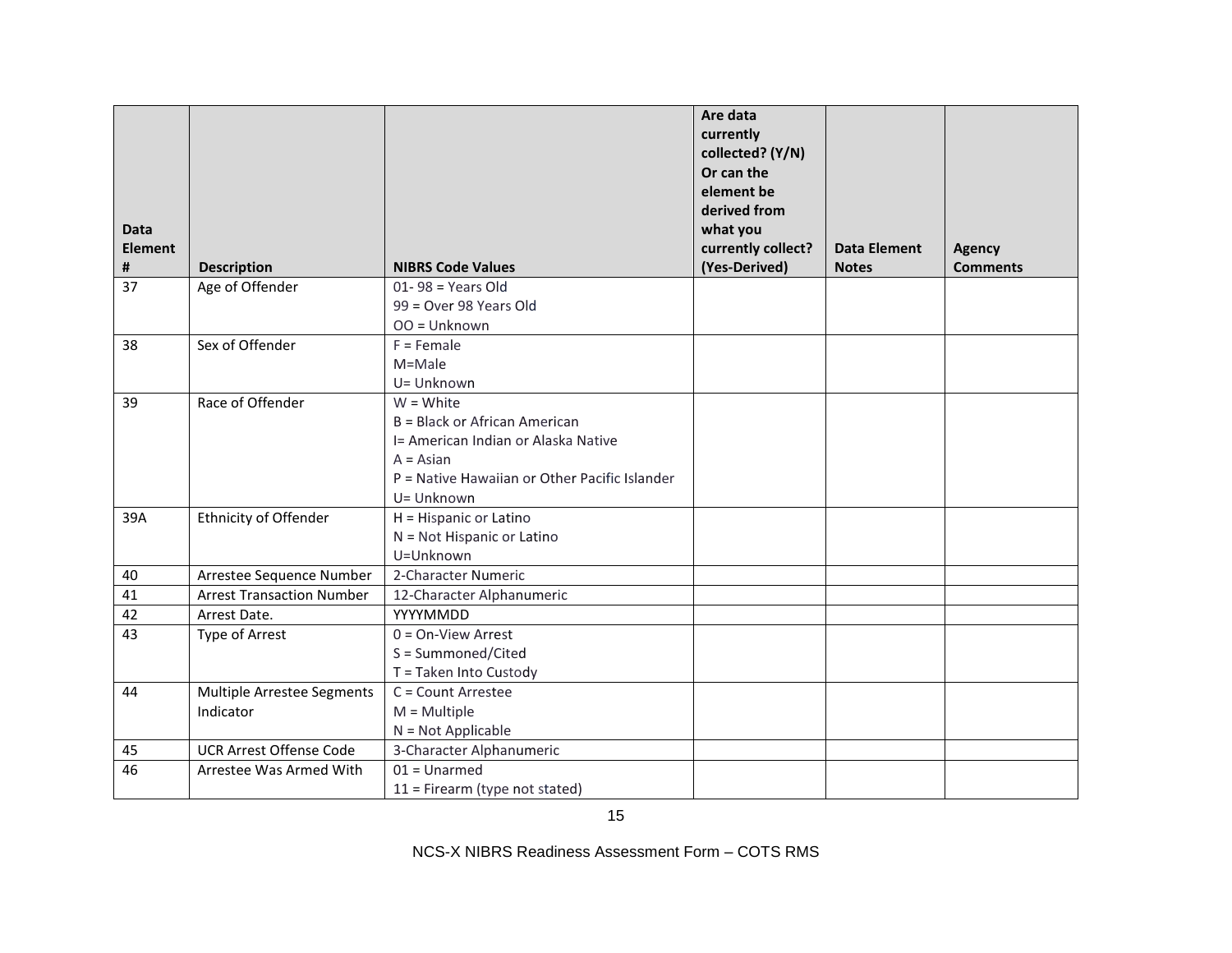| <b>Data</b><br><b>Element</b><br># | <b>Description</b>                 | <b>NIBRS Code Values</b>                      | Are data<br>currently<br>collected? (Y/N)<br>Or can the<br>element be<br>derived from<br>what you<br>currently collect?<br>(Yes-Derived) | <b>Data Element</b><br><b>Notes</b> | <b>Agency</b><br><b>Comments</b> |
|------------------------------------|------------------------------------|-----------------------------------------------|------------------------------------------------------------------------------------------------------------------------------------------|-------------------------------------|----------------------------------|
|                                    |                                    | $12 =$ Handgun                                |                                                                                                                                          |                                     |                                  |
|                                    |                                    | $13 =$ Rifle                                  |                                                                                                                                          |                                     |                                  |
|                                    |                                    | $14 =$ Shotgun                                |                                                                                                                                          |                                     |                                  |
|                                    |                                    | 15 = Other Firearm                            |                                                                                                                                          |                                     |                                  |
|                                    |                                    | 16 = Lethal Cutting Instrument                |                                                                                                                                          |                                     |                                  |
|                                    |                                    | 17 = Club/Blackjack/Brass Knuckles            |                                                                                                                                          |                                     |                                  |
| 47                                 | Age of Arrestee                    | $01 - 98 = Years Old$                         |                                                                                                                                          |                                     |                                  |
|                                    |                                    | 99 = Over 98 Years Old                        |                                                                                                                                          |                                     |                                  |
|                                    |                                    | $OO = Unknown$                                |                                                                                                                                          |                                     |                                  |
| 48                                 | Sex of Arrestee                    | $F =$ Female                                  |                                                                                                                                          |                                     |                                  |
|                                    |                                    | M=Male                                        |                                                                                                                                          |                                     |                                  |
| 49                                 | Race of Arrestee                   | $W = White$                                   |                                                                                                                                          |                                     |                                  |
|                                    |                                    | B = Black or African American                 |                                                                                                                                          |                                     |                                  |
|                                    |                                    | I= American Indian or Alaska Native           |                                                                                                                                          |                                     |                                  |
|                                    |                                    | $A = Asian$                                   |                                                                                                                                          |                                     |                                  |
|                                    |                                    | P = Native Hawaiian or Other Pacific Islander |                                                                                                                                          |                                     |                                  |
|                                    |                                    | U=Unknown                                     |                                                                                                                                          |                                     |                                  |
| 50                                 | <b>Ethnicity of Arrestee</b>       | H = Hispanic or Latino                        |                                                                                                                                          |                                     |                                  |
|                                    |                                    | N = Not Hispanic or Latino                    |                                                                                                                                          |                                     |                                  |
|                                    |                                    | U=Unknown                                     |                                                                                                                                          |                                     |                                  |
| 51                                 | <b>Resident Status of Arrestee</b> | $R = Resident$                                |                                                                                                                                          | This refers to                      |                                  |
|                                    |                                    | $N = Nonresident$                             |                                                                                                                                          | whether the                         |                                  |
|                                    |                                    | U=Unknown                                     |                                                                                                                                          | arrestee resides                    |                                  |
|                                    |                                    |                                               |                                                                                                                                          | within the                          |                                  |
|                                    |                                    |                                               |                                                                                                                                          | geographic                          |                                  |
|                                    |                                    |                                               |                                                                                                                                          | boundaries of                       |                                  |
|                                    |                                    |                                               |                                                                                                                                          | your                                |                                  |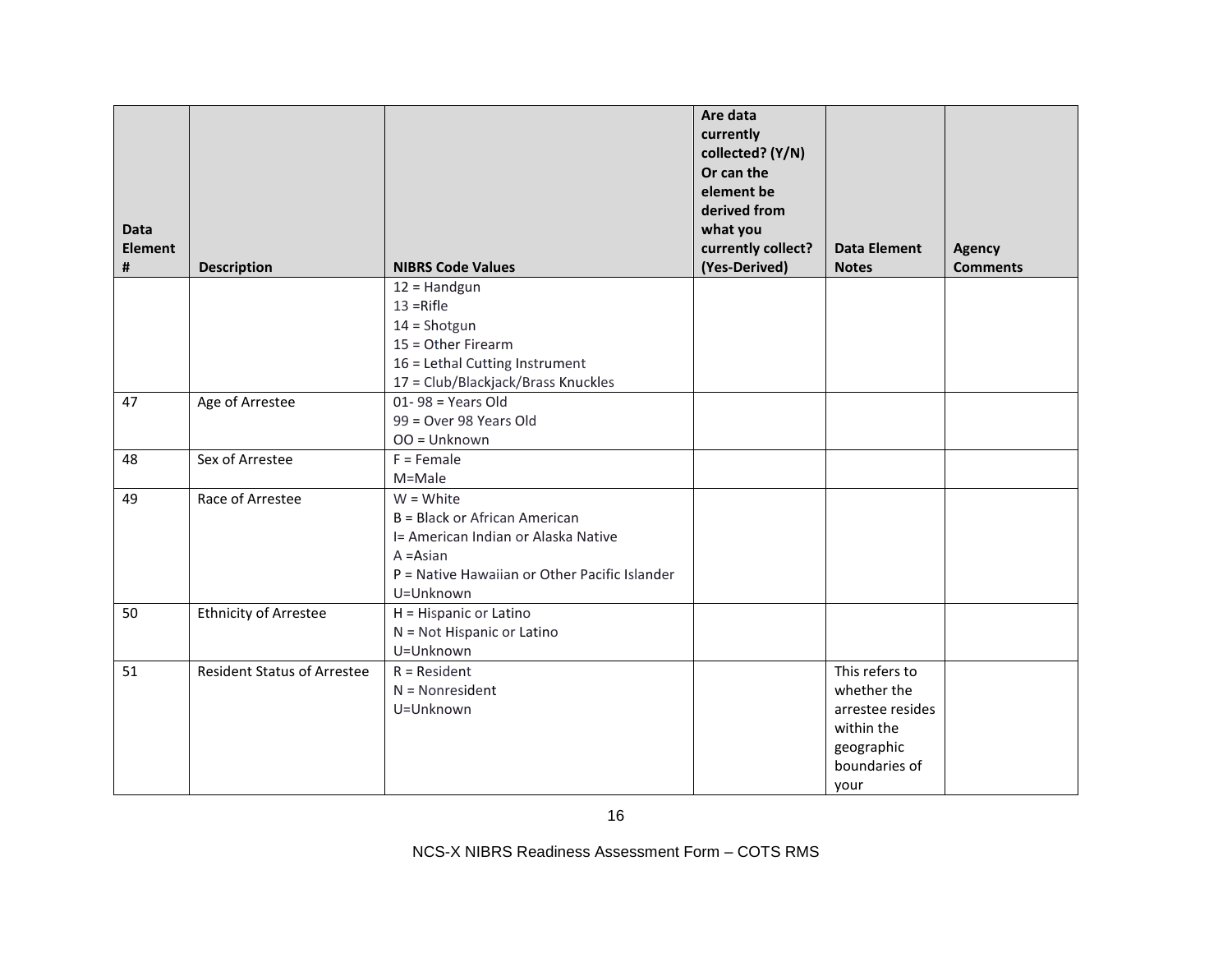| <b>Data</b><br><b>Element</b><br># | <b>Description</b>      | <b>NIBRS Code Values</b>                     | Are data<br>currently<br>collected? (Y/N)<br>Or can the<br>element be<br>derived from<br>what you<br>currently collect?<br>(Yes-Derived) | <b>Data Element</b><br><b>Notes</b> | <b>Agency</b><br><b>Comments</b> |
|------------------------------------|-------------------------|----------------------------------------------|------------------------------------------------------------------------------------------------------------------------------------------|-------------------------------------|----------------------------------|
|                                    |                         |                                              |                                                                                                                                          | jurisdiction.                       |                                  |
| 52                                 | Disposition of Arrestee | $H =$ Handled Within Department              |                                                                                                                                          |                                     |                                  |
|                                    | Under 18                | $R =$ Referred to Other Authorities          |                                                                                                                                          |                                     |                                  |
| 53                                 | <b>Animal Cruelty</b>   | A = Simple/Gross Neglect (failure to provide |                                                                                                                                          | Effective                           |                                  |
|                                    |                         | food, water, shelter, veterinary care, or    |                                                                                                                                          | January 1, 2016                     |                                  |
|                                    |                         | intentionally or knowingly withholding food  |                                                                                                                                          |                                     |                                  |
|                                    |                         | or water)                                    |                                                                                                                                          |                                     |                                  |
|                                    |                         | I = Intentional Abuse and Torture            |                                                                                                                                          |                                     |                                  |
|                                    |                         | $F =$ Organized Abuse (dog fighting and cock |                                                                                                                                          |                                     |                                  |
|                                    |                         | fighting)                                    |                                                                                                                                          |                                     |                                  |
|                                    |                         | S = Animal Sexual Abuse (bestiality)         |                                                                                                                                          |                                     |                                  |

9. Does the application or system enforce any of the NIBRS data edit and validation checks at the time of data entry? Data edit and validation checks are logical test that NIBRS enforces to ensure data quality and integrity (e.g., a Larceny offense can't be entered without having the corresponding stolen property). The full list of data edit checks is available at https://ucr.fbi.gov/nibrs\_technical\_specification\_version\_3.1\_pdf.

- 10. Does your current system create or have the ability to create a NIBRS or UCR report/export file?
	- a. If yes, in what format? How done?
	- b. If no, how do you report NIBRS? State website? Other?
	- c. What reporting methods are available for submitting UCR/NIBRS data?
- 11. Does your state have additional incident based reporting requirements (e.g., ONIBRS in Oregon) that would need to be met beyond the federal NIBRS standard? If yes, can the system capture these additional data elements? (If you are not sure, contact your State UCR Program. See contact information listed on the first page of this document.)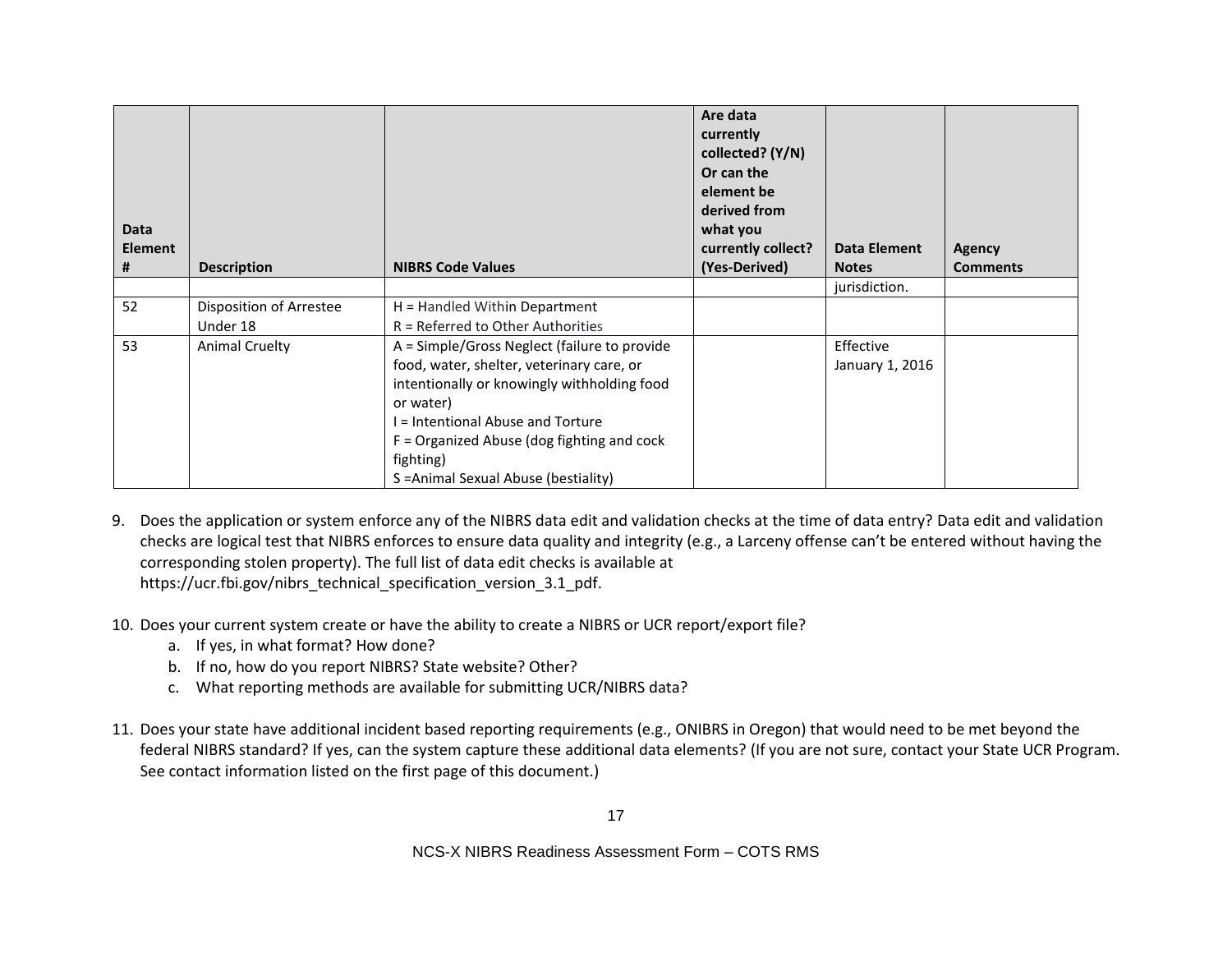- 12. Describe procedural and/or technical changes that will need to be made to support NIBRS reporting. Examples include, but are not limited to
	- a. Reporting multiple offenses in a single incident
	- b. Enforcement of additional NIBRS validation requirements
	- c. Changes to report creation and/or data entry process
	- d. Changes to Law Enforcement Killed or Assaulted and/or hate crime reporting procedures
	- e. Collection of additional data elements and values

# **General System Information**

The purpose of this section is to develop an overview of the system being reviewed to better understand its design and use with respect to collecting and reporting NIBRS data.

- 13. At what location is the system hosted?
- 14. Who is responsible for the daily operation, management, and availability of the system?
- 15. Who is responsible for development work on the system? If an industry partner performs this work, then provide name of the industry partner.
- 16. What is the network connectivity to the system (assuming a web-based or client-server system)? Is the system connected to the Internet? Describe how you share information from your system with outside organizations (DA, state, etc.).
- 17. Are there logging and auditing requirements for the system? Do you need to know who accessed what information and when it was accessed? If so, how are they implemented? Can a report be deleted once it has been approved? If so, describe who can delete reports. Describe what kind of approval is required to delete reports (e.g., written request to command staff).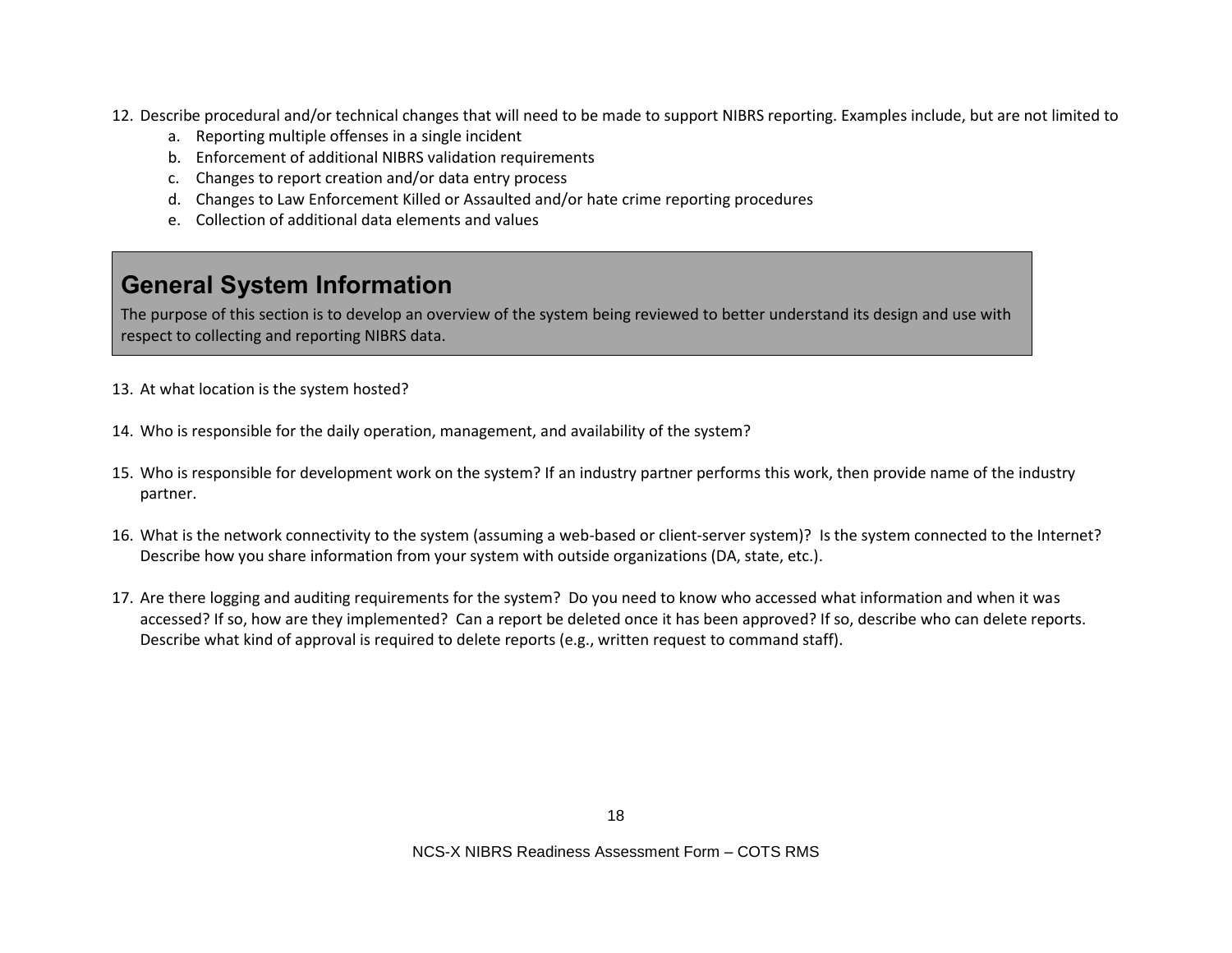## **Business Practices including Staffing and Resources**

The purpose of this section is to understand your agency's current business practices on how data is entered into the system and how transitioning to NIBRS will impact those business practices.

- 18. Describe current process for creating Incident/Offense (IO) and Arrest reports. Examples include, but are not limited to:
	- a. Reports are taken on paper in the field and data entry is performed at the station
	- b. Reports are taken electronically in the field and uploaded to a centralized database
	- c. Combination of paper-based and electronic reporting
- 19. Describe how reports are currently reviewed to produce summary UCR submissions. Examples include, but are not limited to:
	- a. Records staff reviews each report individually to compile summary UCR statistics
	- b. Supervisors approve reports with minimal additional review from records staff
	- c. RMS system produces summary UCR statistics with minimal staff intervention
- 20. If moving to NIBRS would entail significantly more data collection for each crime incident than is currently being done, how will training needs be affected? Examples include (but are not limited to):
	- a. NIBRS reporting requirements and validation rules
	- b. New reporting procedures
	- c. Software training
	- d. Information about how crime statistics may appear to change

## **Cost Assessment**

The purpose of this section is to understand the costs to your agency associated with making the transition to NIBRS.

21. If available, provide cost estimates for making the transition to NIBRS.

- 22. Include information about all anticipated costs. Examples include, but are not limited to:
	- a. Software upgrades or replacement

19